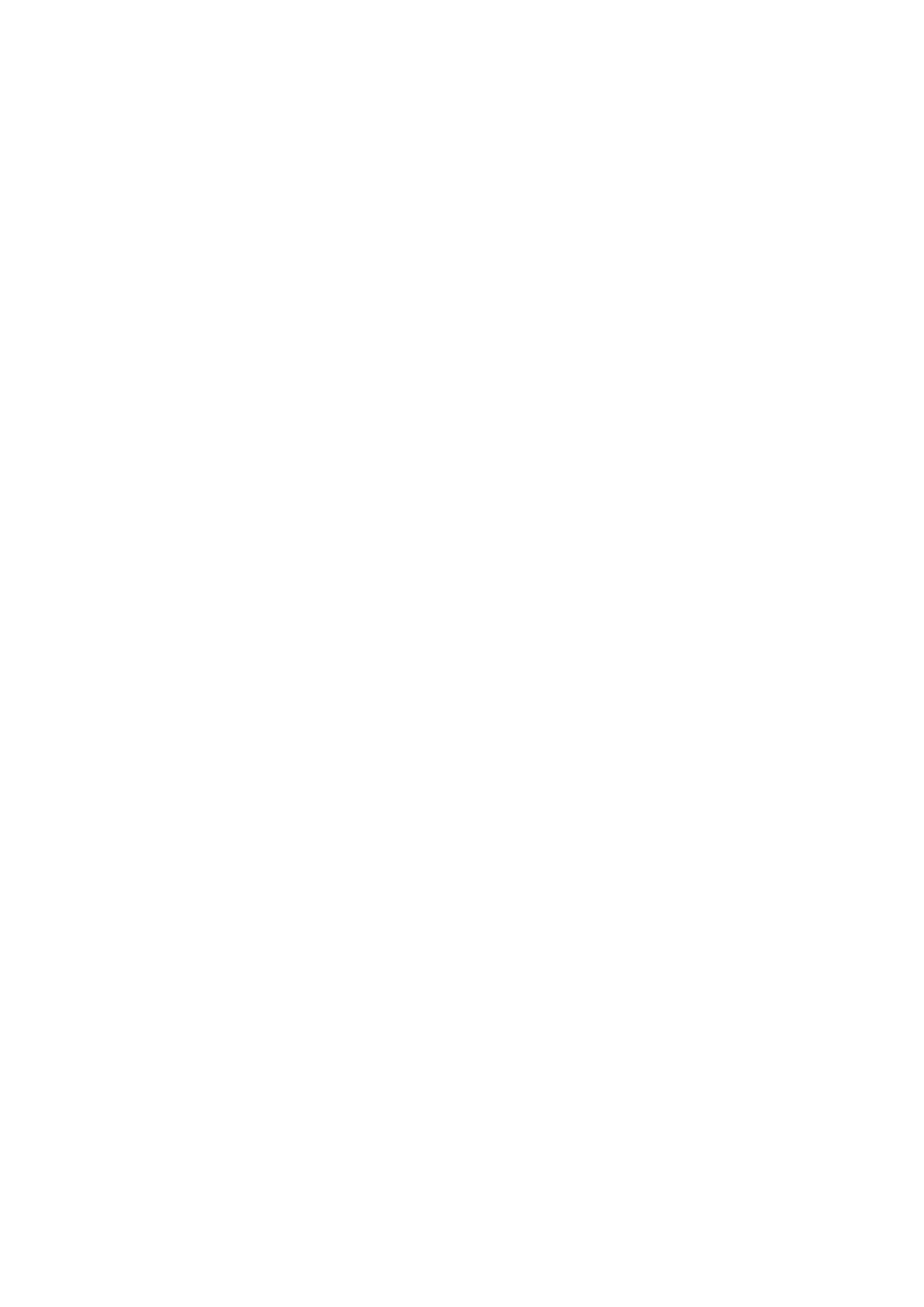#### **CONTENTS**

| 1              | <b>PURPOSE</b>                                | $\overline{2}$ |
|----------------|-----------------------------------------------|----------------|
| $\overline{2}$ | <b>SCOPE</b>                                  | $\overline{2}$ |
| 3 <sup>1</sup> | <b>DEFINITIONS</b>                            | $\overline{2}$ |
| 4              | <b>RESPONSIBILITIES</b>                       | 4              |
| 5              | <b>REQUIREMENTS TO DEMONSTRATE COMPLIANCE</b> | 6              |
| 6              | <b>AUDITABLE RECORDS</b>                      | 17             |
|                | <b>7 REFERENCES</b>                           | 17             |
|                | <b>APPENDIX1</b>                              | 18             |
|                | Alcohol and Other Drugs Testing               | 18             |
|                | Alcohol                                       | 18             |
|                | <b>Other Drugs</b>                            | 18             |

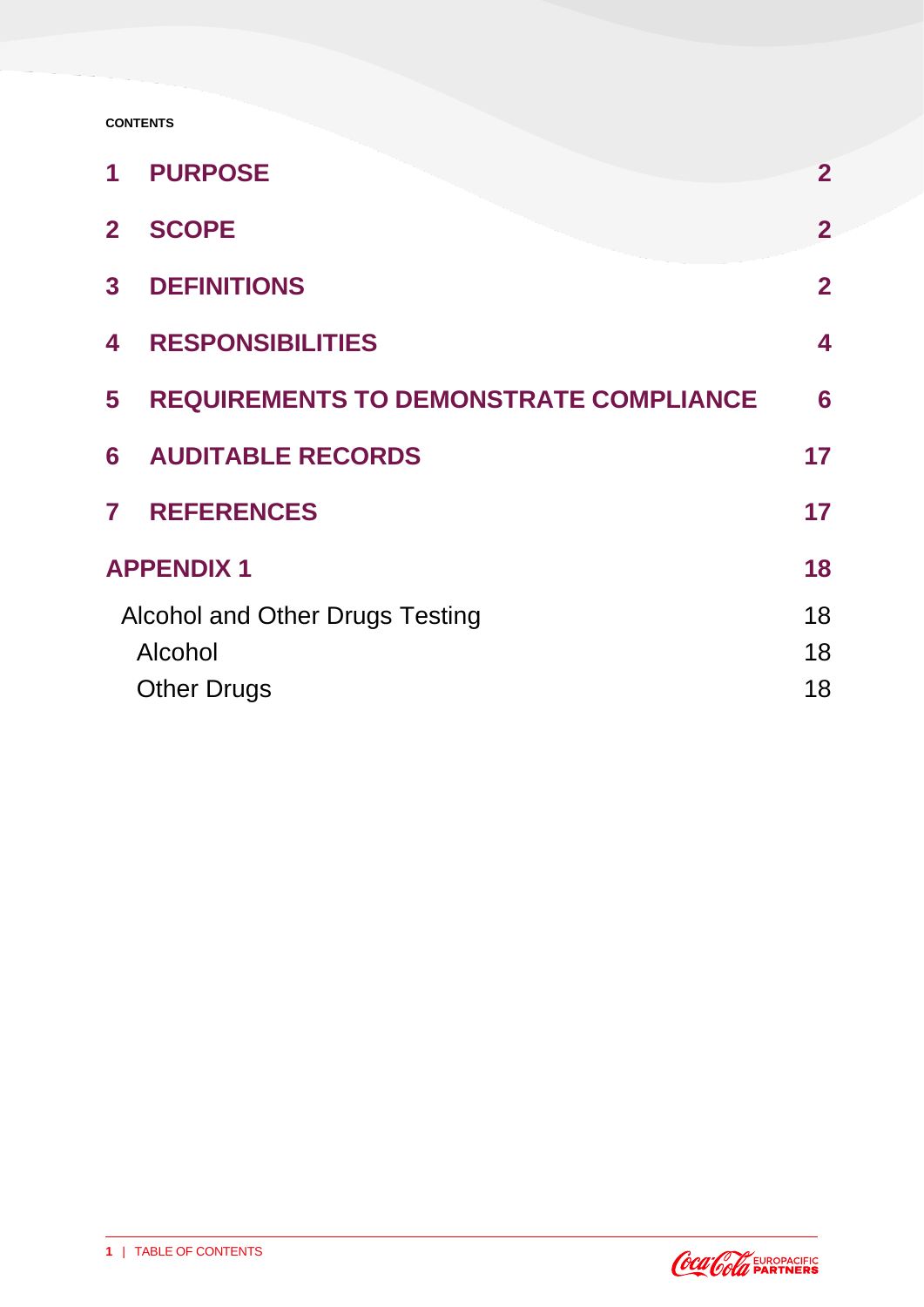## <span id="page-3-0"></span>**1 Purpose**

Coca Cola Europacific Partners (CCEP) expects that all Workers will carry out all responsibilities of their role, upholding the highest standards of workplace health, safety and wellbeing at all times. In some cases, a Worker's capacity to meet these responsibilities may be compromised as a result of:

- a. the consumption of alcohol; and/or
- b. the use of drugs (illicit, non-prescription and prescription).

This Standard outlines the principles and procedure that CCEP will use in relation to the testing of Workers for the presence of alcohol and other drugs above the prescribed levels described in this Standard and to determine fitness for work. The Standard includes measures intended to deter/correct behaviour that might compromise the health, safety and wellbeing of other workers, the general public and other stakeholders.

<span id="page-3-1"></span>This Standard must be read in conjunction with the CCEP Drug & Alcohol Policy (D&A Policy) and the CCEP Disciplinary Policy.

## **2 Scope**

This Standard applies at all CCEP workplaces and other workplaces or situations where Workers may be working or representing the company. This Standard is not restricted to the workplace or work hours. The obligations contained in this Standard, regardless of location, extend to all functions, activities, and places that are work-related.

## <span id="page-3-2"></span>**3 Definitions**

| <b>Term</b>                                   | <b>Definition</b>                                                                                                                                                                                                                                                   |
|-----------------------------------------------|---------------------------------------------------------------------------------------------------------------------------------------------------------------------------------------------------------------------------------------------------------------------|
| Alcohol                                       | Ethyl Alcohol, Ethanol - any alcoholic drinks either made by CCEP or otherwise                                                                                                                                                                                      |
| <b>Breath Alcohol</b><br>Concentration (BrAC) | Defined as Breath alcohol concentration. It is measured as amount of alcohol in<br>grams per 210 litres of expired breath. This is numerically equivalent to blood<br>alcohol concentrations (BAC) measured as g/100mL blood or %.                                  |
| <b>Blood Alcohol Concentration</b><br>(BAC)   | The concentration of alcohol in the blood, expressed as the weight of alcohol in a<br>fixed volume of blood and used as a measure of the degree of intoxication in an<br>individual                                                                                 |
| <b>Breath Alcohol Testing</b><br>Devices      | An AS 3547 compliant device which measures the alcohol content of an<br>appropriate amount of expired air                                                                                                                                                           |
| <b>Authorised Officer</b>                     | A suitably trained, qualified and authorised person from an Independent NATA<br>accredited agency or a suitably trained, qualified and authorised person<br>appointed by the company for the purposes of undertaking or arranging a Drug<br>and Alcohol (D&A) Test. |
| Confidentiality                               | A process that ensures sensitive medical and other personal information is<br>maintained in accordance with relevant privacy legislation                                                                                                                            |
| <b>Confirmatory Test</b>                      | An analytical procedure or test which is undertaken subsequent to an Initial Test<br>to identify and quantify unequivocally a specific drug, metabolite or alcohol level.                                                                                           |
| <b>Confirmed Negative</b>                     | A result below the Target Concentration following confirmatory testing                                                                                                                                                                                              |
| <b>Confirmed Positive</b>                     | A result at or above the Target Concentration following confirmatory testing                                                                                                                                                                                        |
| Drug                                          | A substance that has a physiological effect on the body either itself or through its<br>metabolite(s). The term 'drug' refers to the drug and/or its metabolite(s).                                                                                                 |
| EAP                                           | Employee Assistance Program                                                                                                                                                                                                                                         |

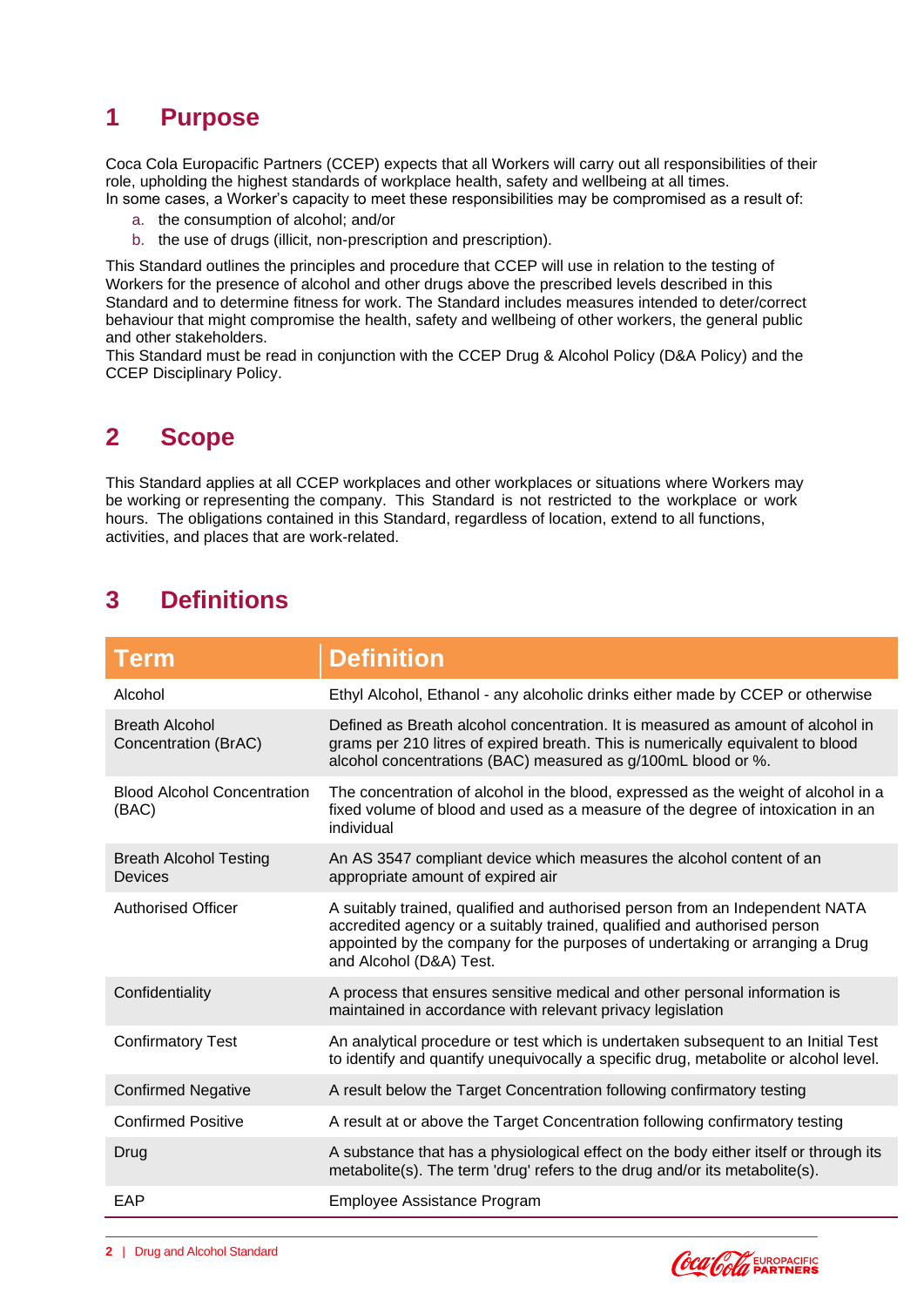| <b>Term</b>                                          | <b>Definition</b>                                                                                                                                                                                                                                                                                                                                                                                                                                                                                                                                      |
|------------------------------------------------------|--------------------------------------------------------------------------------------------------------------------------------------------------------------------------------------------------------------------------------------------------------------------------------------------------------------------------------------------------------------------------------------------------------------------------------------------------------------------------------------------------------------------------------------------------------|
| Fit for Work                                         | Describes the physical and mental condition of a worker, whereby they could be<br>reasonably expected to carry out the tasks and activities assigned to them,<br>without incurring unacceptable health, safety and wellbeing risks to themselves or<br>other workers                                                                                                                                                                                                                                                                                   |
| <b>Initial Testing</b>                               | A valid method used to exclude the presence of drugs or alcohol above the<br>prescribed levels described in this Standard                                                                                                                                                                                                                                                                                                                                                                                                                              |
| <b>Invalid Result</b>                                | An abnormal reading where concentrations cannot be determined                                                                                                                                                                                                                                                                                                                                                                                                                                                                                          |
| Laboratory                                           | A laboratory that has been accredited by a recognised accreditation body to carry<br>out chemical analyses in conformity with AS/NZS 4760:2019 (currently in<br>transition from AS 4760:2006) - Procedures for specimen collection and the<br>detection and quantification of drugs in oral fluid; and<br>AS/NZS 4308:2008 - Procedures for specimen collection and the detection and<br>quantification of drugs of abuse in urine.                                                                                                                    |
| <b>Laboratory Specimen</b>                           | A specimen prepared for sending to a laboratory intended for inspection and<br>confirmatory testing                                                                                                                                                                                                                                                                                                                                                                                                                                                    |
| Metabolite                                           | A substance formed in the human body by a biochemical reaction. For the<br>purposes of this Standard its meaning shall be restricted to metabolites formed<br>from drugs and as such the confirmed presence of a metabolite acts as a marker<br>of drug use.                                                                                                                                                                                                                                                                                           |
| <b>Negative Result</b>                               | A result below the nominated Target ("Cut-off") Concentration used for initial<br>testing                                                                                                                                                                                                                                                                                                                                                                                                                                                              |
| Non-negative Result                                  | A result from initial testing that requires a confirmatory test (see Unconfirmed<br>result)                                                                                                                                                                                                                                                                                                                                                                                                                                                            |
| Non-prescribed drug                                  | Any drug legally obtained but not prescribed by a medical practitioner including<br>but not limited to "over the counter" medications                                                                                                                                                                                                                                                                                                                                                                                                                  |
| On-site                                              | A place at which the specimen collection occurs and where initial testing<br>procedures may be conducted                                                                                                                                                                                                                                                                                                                                                                                                                                               |
| <b>Prescribed Drug</b>                               | Any substance prescribed by a medical practitioner that has restrictions or<br>specific instructions associated with its use                                                                                                                                                                                                                                                                                                                                                                                                                           |
| Prohibited Level of Alcohol                          | At a minimum the limit legally permissible for the duty required to be performed<br>but not equalling or exceeding a BrAC of 0.050g/210L                                                                                                                                                                                                                                                                                                                                                                                                               |
| Referee Specimen                                     | A second container of the collected specimen or additional specimen collected<br>contemporaneously which is sealed at the point of collection and subsequently<br>transported and securely stored at the confirmatory testing laboratory for analysis<br>in the event of a disputed analysis/result                                                                                                                                                                                                                                                    |
| Target ('Cut-off")<br>Concentration                  | A concentration expressed in units such as ng/ml that is sufficient to detect drug<br>use by the worker. For the purpose of this Standard the term shall be applied to<br>the levels of drugs/metabolites as set out in AS 4760:2006 transitioning to<br>AS/NZS 4760:2019 (Procedure for specimen collection and the detection and<br>quantification of drugs in oral fluid) and AS/NZS4308:2008 (Procedures for<br>specimen collection and the detection and quantitation of drugs of abuse in urine)<br>and any subsequent or substituting standards |
| Unconfirmed result                                   | A result that requires confirmatory testing of the specimen to unequivocally<br>determine the presence or absence of a drug                                                                                                                                                                                                                                                                                                                                                                                                                            |
| Workers (Under Harmonised<br><b>WHS Legislation)</b> | Includes employees, contractors, sub-contractors, labour hire workers, volunteers<br>and any other people carrying out work in any capacity for CCEP                                                                                                                                                                                                                                                                                                                                                                                                   |

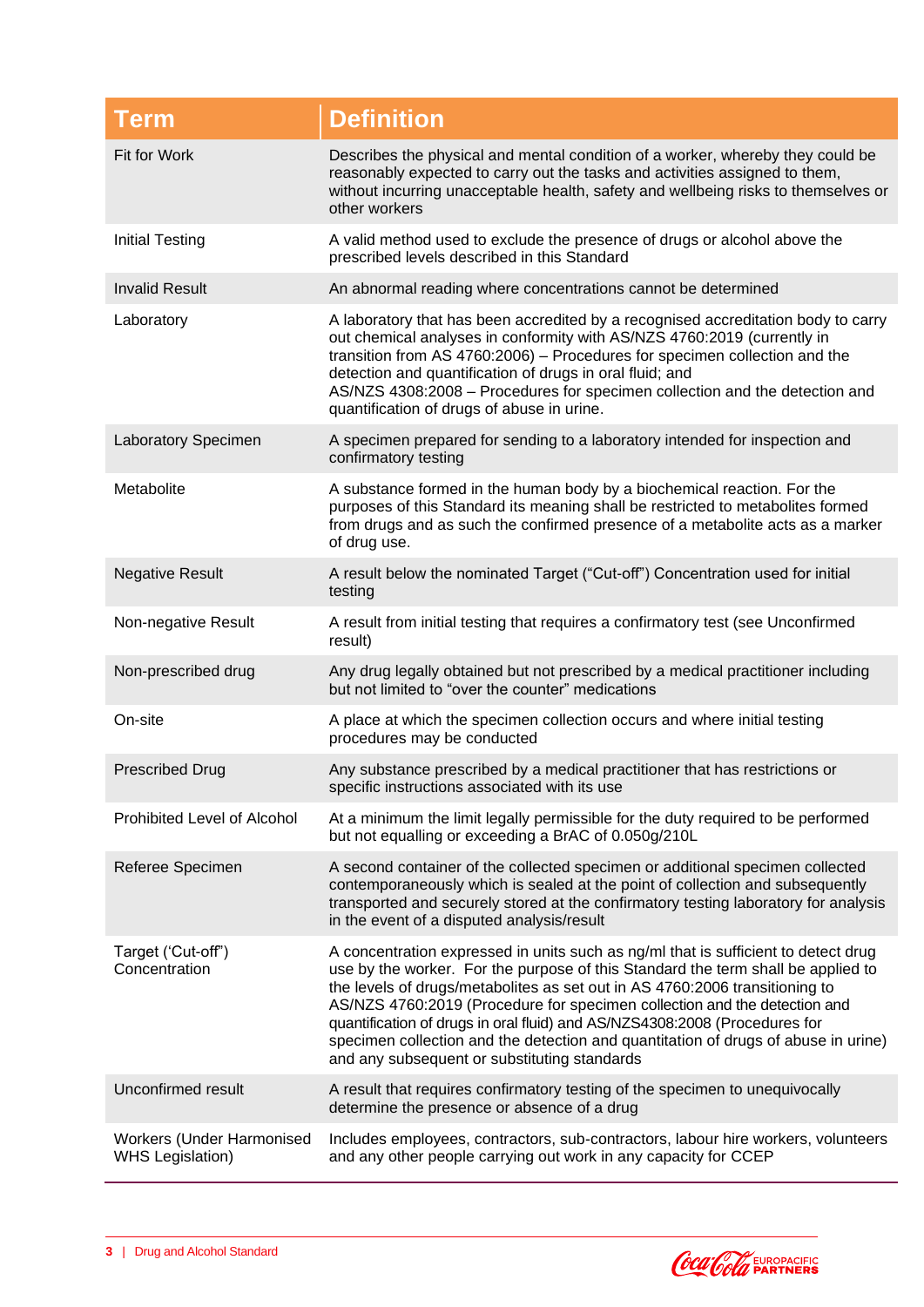## <span id="page-5-0"></span>**4 Responsibilities**

| <b>Position</b>                                                    | <b>Responsible for:</b>                                                                                                                                                                                                                                                                                                                                                                                                                                                                                            |
|--------------------------------------------------------------------|--------------------------------------------------------------------------------------------------------------------------------------------------------------------------------------------------------------------------------------------------------------------------------------------------------------------------------------------------------------------------------------------------------------------------------------------------------------------------------------------------------------------|
| Head of Health & Safety                                            | • Develop and consult Drug and Alcohol Policy<br>Receives of on-site drug and alcohol testing results<br>Receives non-negative confirmed laboratory results                                                                                                                                                                                                                                                                                                                                                        |
| National Health & Safety<br><b>Operations Manager</b>              | Ensuring a consistent standardised approach to drug and alcohol testing is<br>established                                                                                                                                                                                                                                                                                                                                                                                                                          |
| National Health & Safety<br><b>Audit and Compliance</b><br>Manager | • Monitoring and measuring compliance to this Standard through an effective<br>internal audit schedule<br>Reporting on the findings of audits through the appropriate management<br>$\bullet$<br>functions                                                                                                                                                                                                                                                                                                         |
| Managers/People<br>Leaders/Supervisors                             | Implementing this Standard in their areas of responsibility<br>• Ensuring that all workers in their area of responsibility are aware of this<br>Standard<br>• Ensuring that the process of testing for drugs and alcohol is applied fairly and<br>consistently<br>• Ensuring that appropriate action is taken arising from breaches of the D&A<br>Policy and this Standard.<br>Ensuring that sensitive medical information and other information is maintained<br>$\bullet$<br>within relevant privacy regulations |
| P&C Managers                                                       | • Ensuring that the process of testing for D&A is applied fairly and consistently<br>• Ensuring that appropriate action is taken arising from breaches of the D&A<br>Policy and this Standard.<br>Ensuring that sensitive medical information and other information is maintained<br>within relevant privacy regulations                                                                                                                                                                                           |
| Safety/Injury Management<br>Team                                   | • Ensuring that sensitive medical information and other personal information is<br>maintained within relevant privacy regulations<br>• Ensure relevant safety person is notified<br>• Coordinate on site testing                                                                                                                                                                                                                                                                                                   |
| <b>Workplace Relations</b>                                         | • Follow up actions as a result of Non-Negative or Refusal for testing.<br>• Ensuring that appropriate action is taken arising from breaches of the D&A<br>Policy and this Standard.<br>• Ensuring that sensitive medical information and other information is maintained<br>within relevant privacy regulations<br>Non-Negative testing outcome to be given directly to Workplace Relations be<br>uploaded and managed into the appropriate system                                                                |
| Workers                                                            | • Presenting for work in a state fit to discharge the duties, tasks and activities of<br>their roles in a way that does not compromise the health safety and wellbeing of<br>themselves or others<br>Reporting to work without detectable levels of drugs, (either prescription, non-<br>prescription or illicit), or Prohibited Levels of Alcohol in their system                                                                                                                                                 |

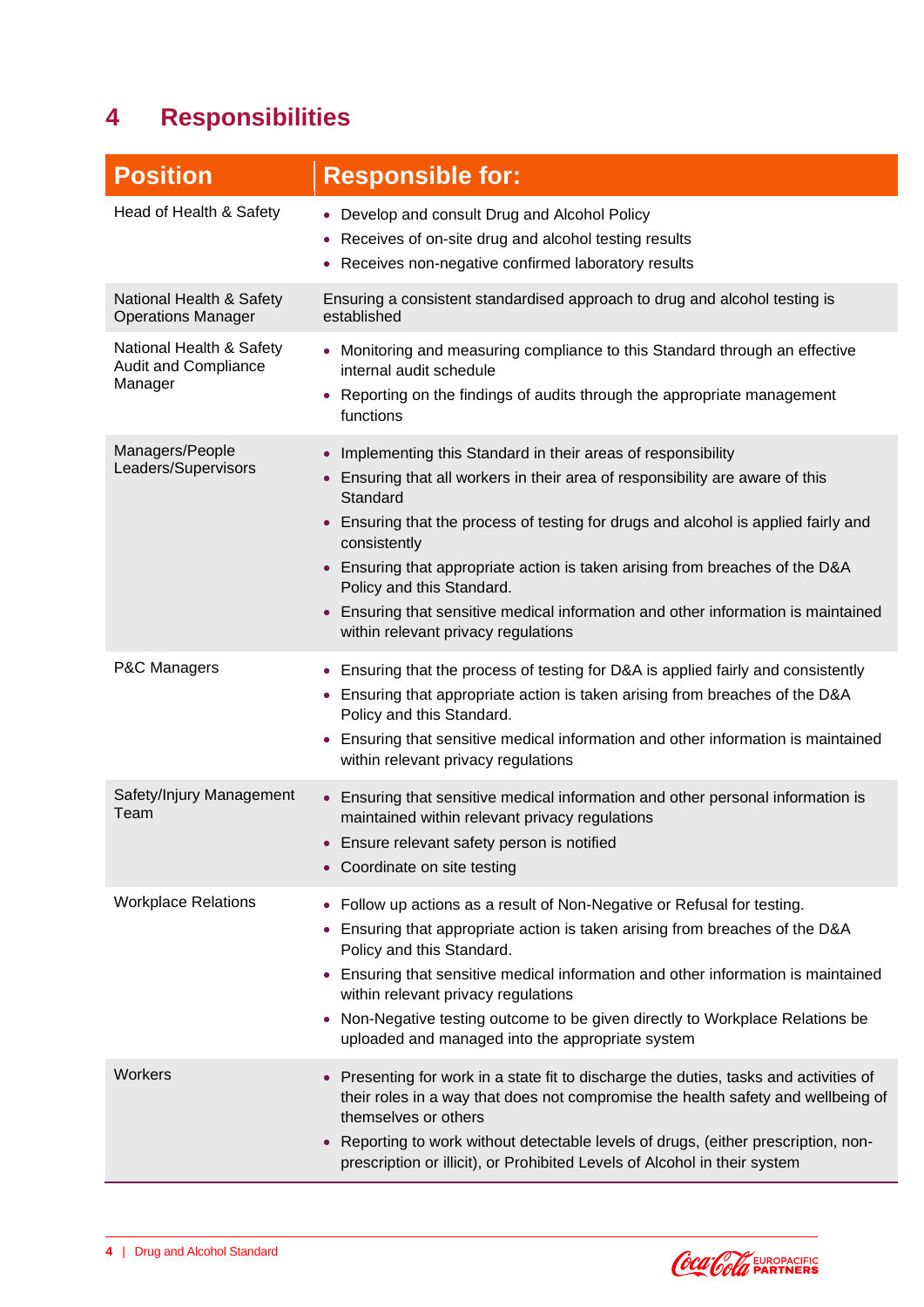# **Position Responsible for:**

- Discussing with their Doctor the possible side effects of prescribed or nonprescription medication that could hinder safety performance
- Notifying their Manager/Supervisor of any medication they are taking, which could hinder their safety and the safety of others
- Only taking prescribed medications in the doses stipulated by the Doctor or by the manufacturer in the case of non-prescribed medications
- Reporting any side effects of medications being taken
- Participate in applicable testing where so directed
- Reporting to their Manager/Supervisor of any situation where this Standard may have been breached, including
- The unauthorised consumption of D&A whilst at work
- Where a worker forms a reasonable view that another worker may be under the presence of D&A above the prescribed levels described in this Standard that could compromise the safety of that worker or other workers around them
- Being at work under the influence of Drugs and/or alcohol consumed prior to arriving at work
- Comply with the standard and D&A Policy

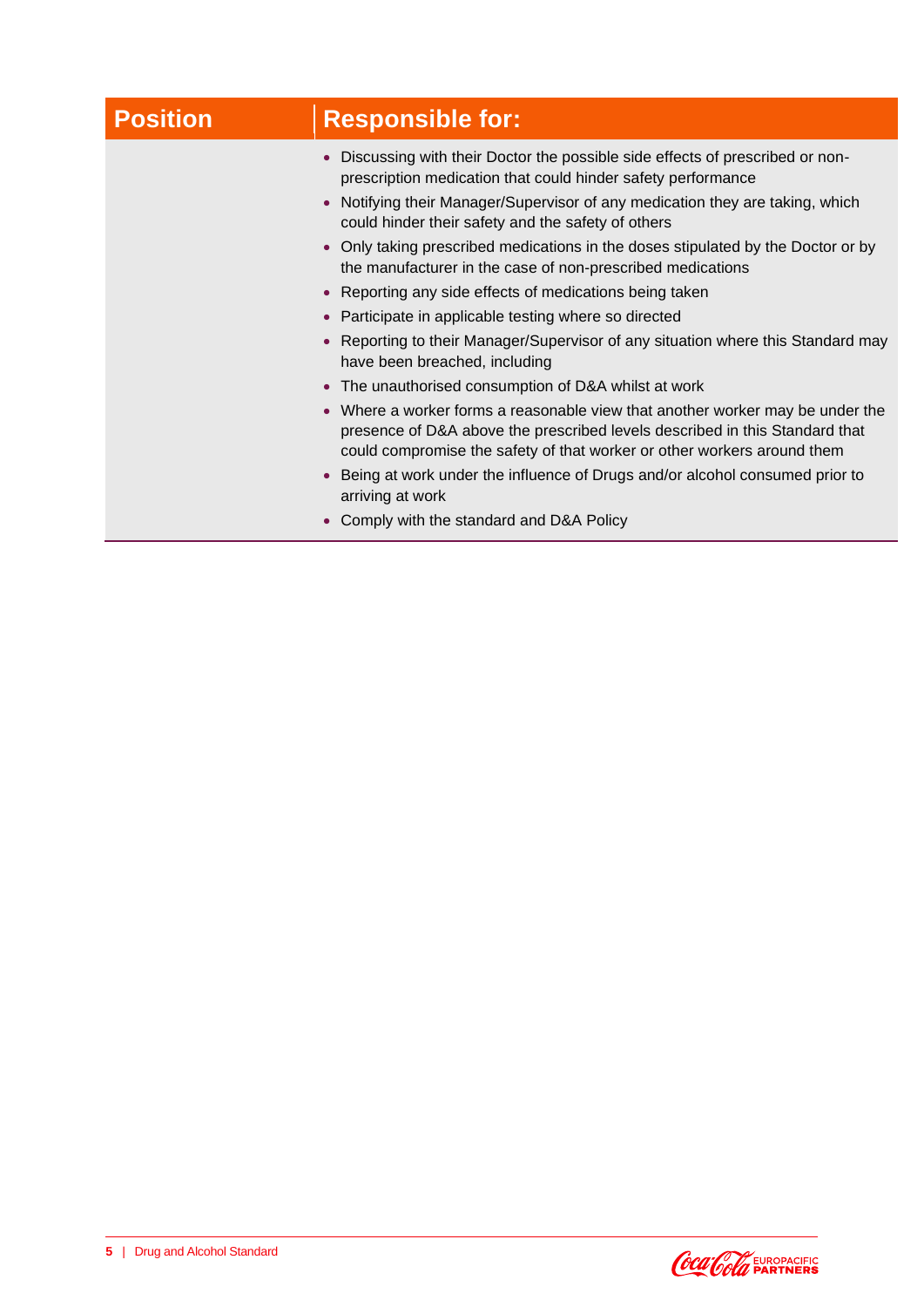## <span id="page-7-0"></span>**5 Requirements to Demonstrate Compliance**

| What is Required to meet the<br><b>Standard</b>                                                                                                                                                                                                                                                                                                                                                                                                                                                                                                                                                                                                                                                                                                                                                                                                                                                                                                                                                                                                                                                                                     | <b>How is</b><br><b>Compliance</b><br><b>Demonstrated</b>                                                                                                                                                                                                                                                                                                                                                                                                                                    | When                                                                                                    |
|-------------------------------------------------------------------------------------------------------------------------------------------------------------------------------------------------------------------------------------------------------------------------------------------------------------------------------------------------------------------------------------------------------------------------------------------------------------------------------------------------------------------------------------------------------------------------------------------------------------------------------------------------------------------------------------------------------------------------------------------------------------------------------------------------------------------------------------------------------------------------------------------------------------------------------------------------------------------------------------------------------------------------------------------------------------------------------------------------------------------------------------|----------------------------------------------------------------------------------------------------------------------------------------------------------------------------------------------------------------------------------------------------------------------------------------------------------------------------------------------------------------------------------------------------------------------------------------------------------------------------------------------|---------------------------------------------------------------------------------------------------------|
| D&A Levels by site / location                                                                                                                                                                                                                                                                                                                                                                                                                                                                                                                                                                                                                                                                                                                                                                                                                                                                                                                                                                                                                                                                                                       |                                                                                                                                                                                                                                                                                                                                                                                                                                                                                              |                                                                                                         |
| All sites must undertake a risk profile of the type of activities,<br>plant and equipment operated on that site and the impact of<br>worker D&A impairment to the safe operation of that site.<br>Drugs:<br>For all sites where work is performed on or behalf of CCEP,<br>drug tolerance levels as outlined in AS/NZS 4760:2019<br>(currently in transition from AS 4760:2006, procedures for<br>specimen collection and the detection and quantitation of drugs<br>in oral fluid) and AS/NZS4308:2008 (Procedures for specimen<br>collection and the detection and quantitation of drugs of abuse<br>in urine) and any subsequent or substituting standards.<br>Alcohol:<br>For all sites where work is performed on, or on behalf of CCEP,<br>• High Risk Sites i.e. manufacturing, EQS, distribution facility -<br>0.000 g/210L Breath Alcohol Level (BrAC)<br>• Low Risk Sites - 0.050 g/210L Breath Alcohol Level (BrAC)<br>Co-joined sites (e.g. admin or sales offices located in<br>٠<br>manufacturing plant) must comply with levels established for<br>high risk environment 0.000 g/210L Breath Alcohol Level<br>(BrAC) | Site based risk profiles<br>undertaken and reviewed<br>bi-annually. These will be<br>consulted and stored at a<br>site operational level.<br>For the purpose of tasting<br>product or holding an event<br>on a co-joined site of<br>admin and operations,<br>there must be total<br>segregation from any high-<br>risk activity such a<br>manufacturing, logistics or<br>equipment services etc. i.e.<br>an office, canteen, break-<br>out area<br>Any CCEP event where<br>Alcohol is served | Implementation<br>of this Standard<br>and bi-annually<br>thereafter<br><b>Frequency</b><br>At all times |
| <b>Safe hosting Guidelines</b>                                                                                                                                                                                                                                                                                                                                                                                                                                                                                                                                                                                                                                                                                                                                                                                                                                                                                                                                                                                                                                                                                                      |                                                                                                                                                                                                                                                                                                                                                                                                                                                                                              |                                                                                                         |
| CCEP takes the health and safety of its employees, contractors<br>and visitors (Our People) seriously and seeks to provide clear<br>guidance on responsible hosting where alcohol is served.<br>Company approval                                                                                                                                                                                                                                                                                                                                                                                                                                                                                                                                                                                                                                                                                                                                                                                                                                                                                                                    | 'Hosting an Event' Risk<br>Assessment will be<br>available on the health and<br>safety framework and                                                                                                                                                                                                                                                                                                                                                                                         | Whenever<br>hosted event<br>occurs                                                                      |

#### **Company approval**

All functions or events where alcohol be served must have preapproval from the relevant Group Leadership Team member or Leadership Team member (i.e. a direct report of a Group Leadership Team member)

#### **Management attendance at events**

All functions or events where alcohol will be served must have a named "responsible" Senior Leader or "delegate" in attendance for the entire event. That Senior Leader, or their delegate, is responsible for the safe hosting of the event.

ny framework and details the accepted guidelines for such events. Such assessment must be completed and signed off by senior leader responsible for event

#### **Frequency**

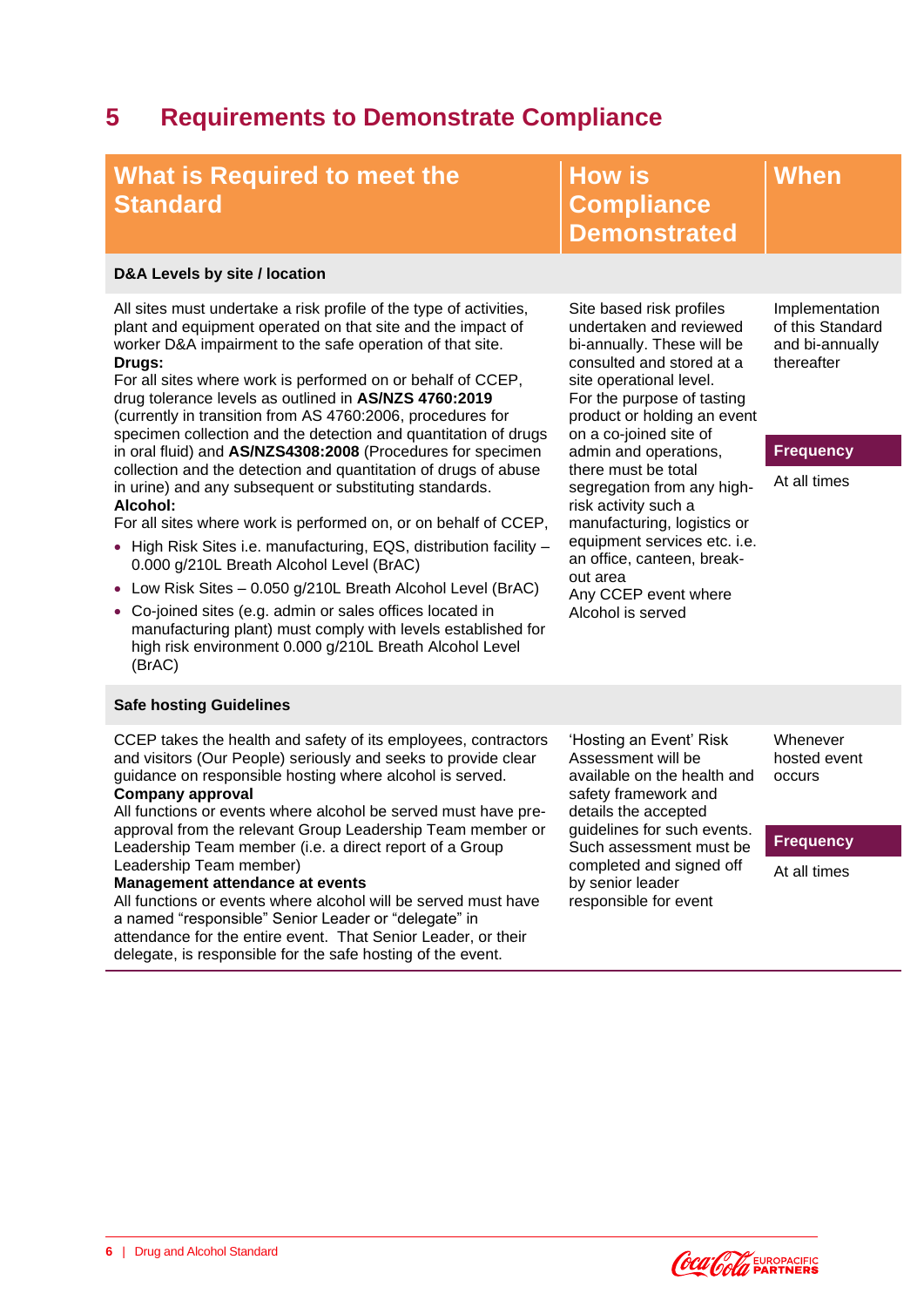|                 |  |  | What is Required to meet the |  |
|-----------------|--|--|------------------------------|--|
| <b>Standard</b> |  |  |                              |  |

**How is Compliance Demonstrated**

#### **Alcohol Testing**

Alcohol testing shall be conducted by an Authorised Officer using a Breath Alcohol Testing Device. The Alcohol Testing process involves:

- An on-site Initial Test: and
- Where an On-site Initial Test indicates a Prohibited Level of Alcohol, an additional On-site test will be undertaken 20 minutes following the Initial Test. The Confirmatory Test will be the reading used for the basis of any action to be taken and will be deemed as confirmatory for the presence of alcohol.
- In the event of testing resulting in an Invalid Result, a further test can be performed.
- Breath specimens are analysed in accordance with AS3547 – Breath Alcohol Testing Devices for Personal Use
- Equipment used for breath testing must be calibrated in accordance with AS3547. Records of calibration must be maintained, and the current certificate shall be maintained with the unit
- Training and certification records of external provider or accredited CCEP person

Whenever a breath sample is taken

**When**

#### **Frequency**

At all times

#### **Drug Testing**

#### **CCEP (Except New Zealand)**

Drug testing shall be conducted by an Authorised Officer. Drug testing will in most cases be undertaken via the collection and analysis of oral fluid samples, unless there is no reasonable access to a laboratory accredited for the analysis of fluid samples in accordance with AS4760:2006. However, drug testing will be undertaken via the collection and

analysis of urine samples in accordance with AS4308:2008 where

- there is no reasonable access to a laboratory accredited for the analysis of fluid samples in accordance with AS4760:2006 (or any subsequent or substituting standards), and/or
- at the time of collection, the worker giving the sample cannot produce enough saliva for an oral fluid sample and the worker consents to provide a urine sample.

Such testing will follow the general process set out for oral testing and will comply with AS4308:2008. The drug testing process is set out in Appendix 1 to this Standard and involves:

• An Initial Test using a valid test kit/device.

**7** | Drug and Alcohol Standard

- Where the Initial Test produces a result exceeding the Target Concentration an oral fluid (saliva) sample, or where applicable a urine sample, must be taken using the approved specimen receptacle and forwarded to an accredited laboratory for a Confirmatory Test.
- All testing must be carried out in accordance where practical, with AS/NZS 4760:2019, or where applicable ASNZS 4308:2008.
- Training and certification records of external provider or accredited CCEP person
- Test kits adhere to AS/NZS 4760:2019 where applicable.
- Use of approved specimen receptacles
- Documentation of Laboratory accreditations on file
- Copies of completed D&A consent forms are available

drug test is carried out

Whenever a

#### **Frequency**



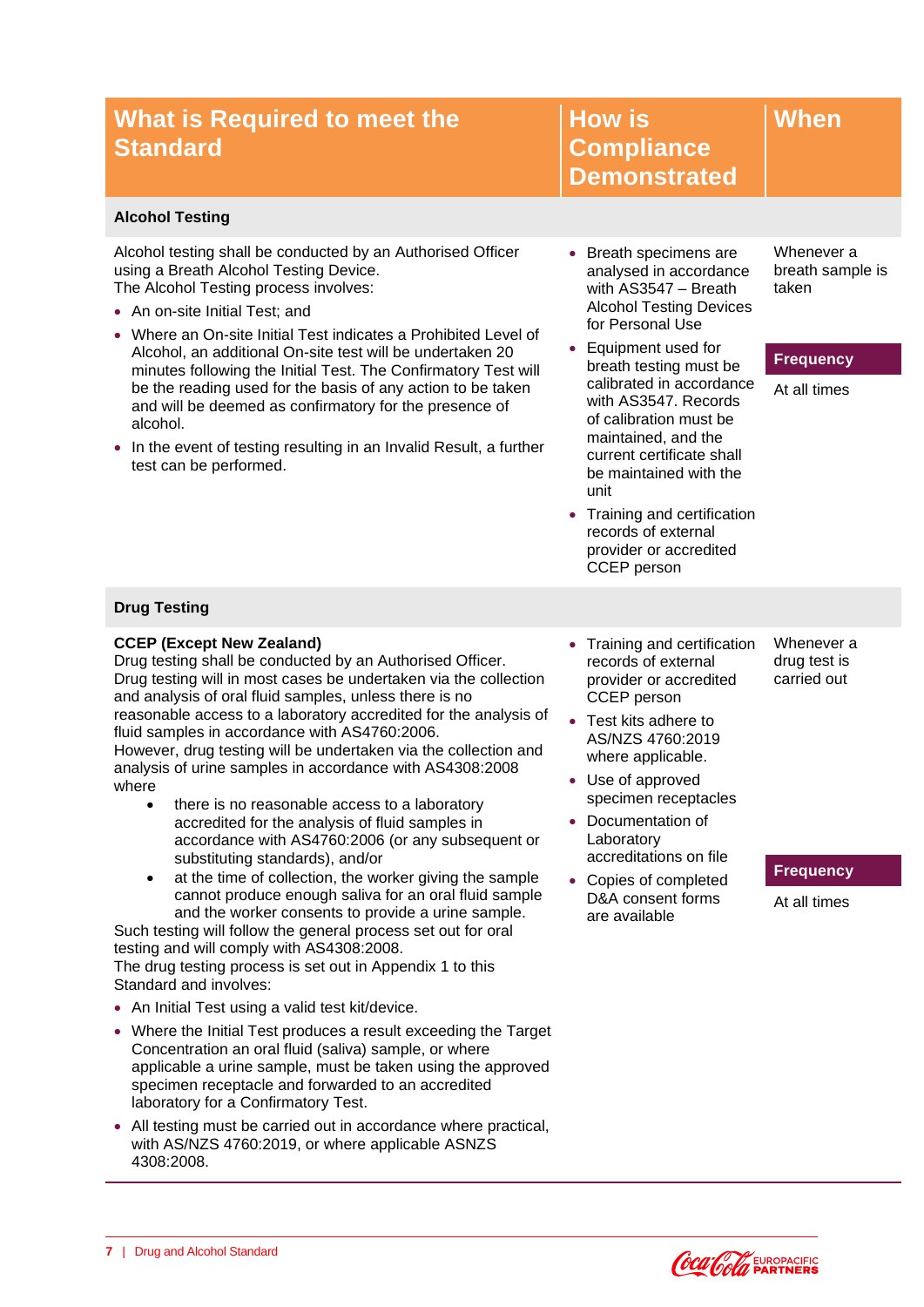| What is Required to meet the<br><b>Standard</b>                                                                                                                                                                                                                                                                                                                                                                                                                                                                                                                                                                                                          | <b>How is</b><br><b>Compliance</b><br><b>Demonstrated</b>                                                                                                                                       | When                                                                                                                            |
|----------------------------------------------------------------------------------------------------------------------------------------------------------------------------------------------------------------------------------------------------------------------------------------------------------------------------------------------------------------------------------------------------------------------------------------------------------------------------------------------------------------------------------------------------------------------------------------------------------------------------------------------------------|-------------------------------------------------------------------------------------------------------------------------------------------------------------------------------------------------|---------------------------------------------------------------------------------------------------------------------------------|
| The original copy of the D&A, 1 consent form shall<br>accompany the sample inside a sealed specimen bag. A<br>copy of the form shall also be provided to the worker.<br>Oral fluid and urine sample drug testing processes should not<br>be mixed as there is no relationship between the concentration<br>of drugs in oral fluid (saliva) samples and in urine samples.<br><b>NEW ZEALAND</b><br>Collection and analysis of urine samples in NZ will be<br>undertaken in accordance with the procedures and<br>requirements of<br>AS/NZS4308:2008 (Procedures for specimen collection and the<br>detection and quantitation of drugs of abuse in urine) |                                                                                                                                                                                                 |                                                                                                                                 |
| <b>Testing Criteria</b>                                                                                                                                                                                                                                                                                                                                                                                                                                                                                                                                                                                                                                  |                                                                                                                                                                                                 |                                                                                                                                 |
| All Workers whilst on a CCEP worksite may be tested in<br>accordance with this standard and the D&A Policy.<br>While CCEP Workers are required to comply with CCEP's D&A<br>Policy and this Standard, CCEP cannot require a Worker to<br>undertake D&A testing without the Worker's consent.<br>Any Worker who refuses to consent to D&A testing will not be<br>admitted to any CCEP worksite and will be deemed to have<br>breached this Standard and disciplinary action may follow                                                                                                                                                                    | Copies of completed D&A<br>consent forms are<br>available                                                                                                                                       | For all tests                                                                                                                   |
| according to the CCEP Disciplinary Policy.<br>The Worker being tested must complete the consent form<br>provided by the Authorised Officer.<br>Failure to complete the consent form may be deemed to have<br>breached this Standard and disciplinary action will follow<br>according to the CCEP Disciplinary Policy.                                                                                                                                                                                                                                                                                                                                    |                                                                                                                                                                                                 | <b>Frequency</b><br>At all times                                                                                                |
| <b>Random Testing</b>                                                                                                                                                                                                                                                                                                                                                                                                                                                                                                                                                                                                                                    |                                                                                                                                                                                                 |                                                                                                                                 |
| Random testing will be carried out in a non-discriminatory<br>manner that involves a neutral selection process. Impartial<br>selection processes will randomly select when testing is to                                                                                                                                                                                                                                                                                                                                                                                                                                                                 | Evidence must be available<br>to demonstrate the<br>randomness of workers                                                                                                                       | For all testing<br>programs                                                                                                     |
| occur, and which random groups or individuals will be tested.<br>Workers selected for drug testing may be a subset of those<br>selected for alcohol breath testing.                                                                                                                                                                                                                                                                                                                                                                                                                                                                                      | selected                                                                                                                                                                                        | <b>Frequency</b><br>At all times                                                                                                |
| <b>Post Incident or Near Miss Testing</b>                                                                                                                                                                                                                                                                                                                                                                                                                                                                                                                                                                                                                |                                                                                                                                                                                                 |                                                                                                                                 |
| Where an incident or near-miss indicates that the Worker's<br>actions may have been hindered due to the use of D&A above<br>the prescribed levels described in this Standard, CCEP may<br>undertake D&A testing.<br>In particular, Workers may be tested for the presence of D&A<br>the prescribed levels described in this Standard where they are<br>involved in any of the following circumstances:<br>• An incident involving death, injury or harm                                                                                                                                                                                                  | Incident investigations<br>detailing possible causes<br>where the presence drugs<br>and/or alcohol may be<br>involved or indicated above<br>the prescribed levels<br>described in this Standard | At the discretion<br>of the H&S<br>investigator, or<br>relevant senior<br>manager or<br>where legal<br>advice<br>determines D&A |
| • An incident requiring treatment by a medical professional                                                                                                                                                                                                                                                                                                                                                                                                                                                                                                                                                                                              |                                                                                                                                                                                                 | testing is                                                                                                                      |
| • An incident or near miss with the potential to cause death,<br>injury, harm, loss or require treatment by a medical<br>professional                                                                                                                                                                                                                                                                                                                                                                                                                                                                                                                    |                                                                                                                                                                                                 | appropriate                                                                                                                     |
|                                                                                                                                                                                                                                                                                                                                                                                                                                                                                                                                                                                                                                                          |                                                                                                                                                                                                 | <b>Frequency</b>                                                                                                                |

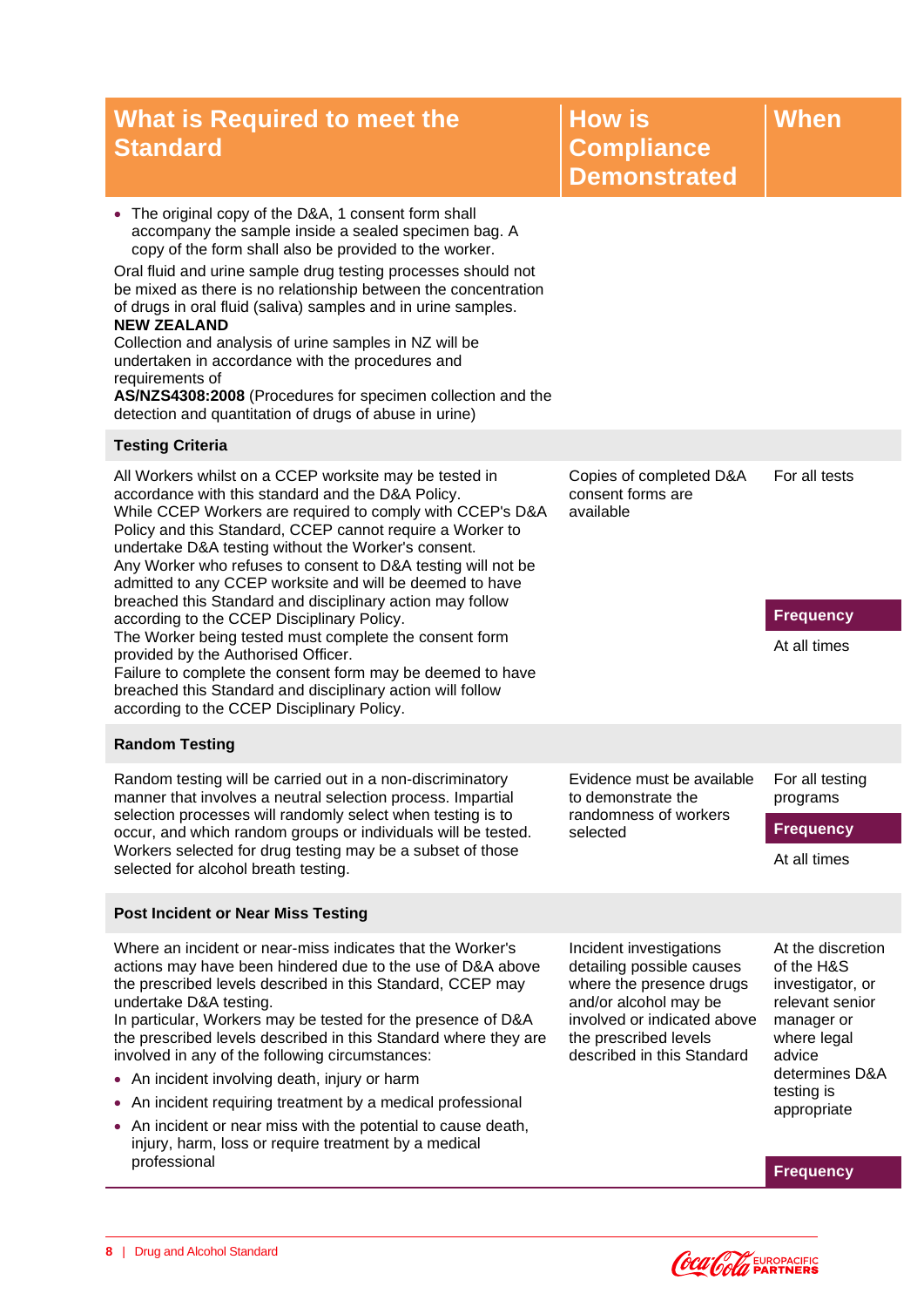| <b>What is Required to meet the</b><br><b>Standard</b>                                                                                      | <b>How is</b><br><b>Compliance</b><br><b>Demonstrated</b> | When          |
|---------------------------------------------------------------------------------------------------------------------------------------------|-----------------------------------------------------------|---------------|
| • An incident with actual or potential to cause damage or loss<br>to a vehicle, property, plant, equipment, or CCEP reputation              |                                                           | As determined |
| • An incident that is, or may be, in breach of any law, rule or<br>regulation or any contractual requirement or other obligation<br>on CCEP |                                                           |               |

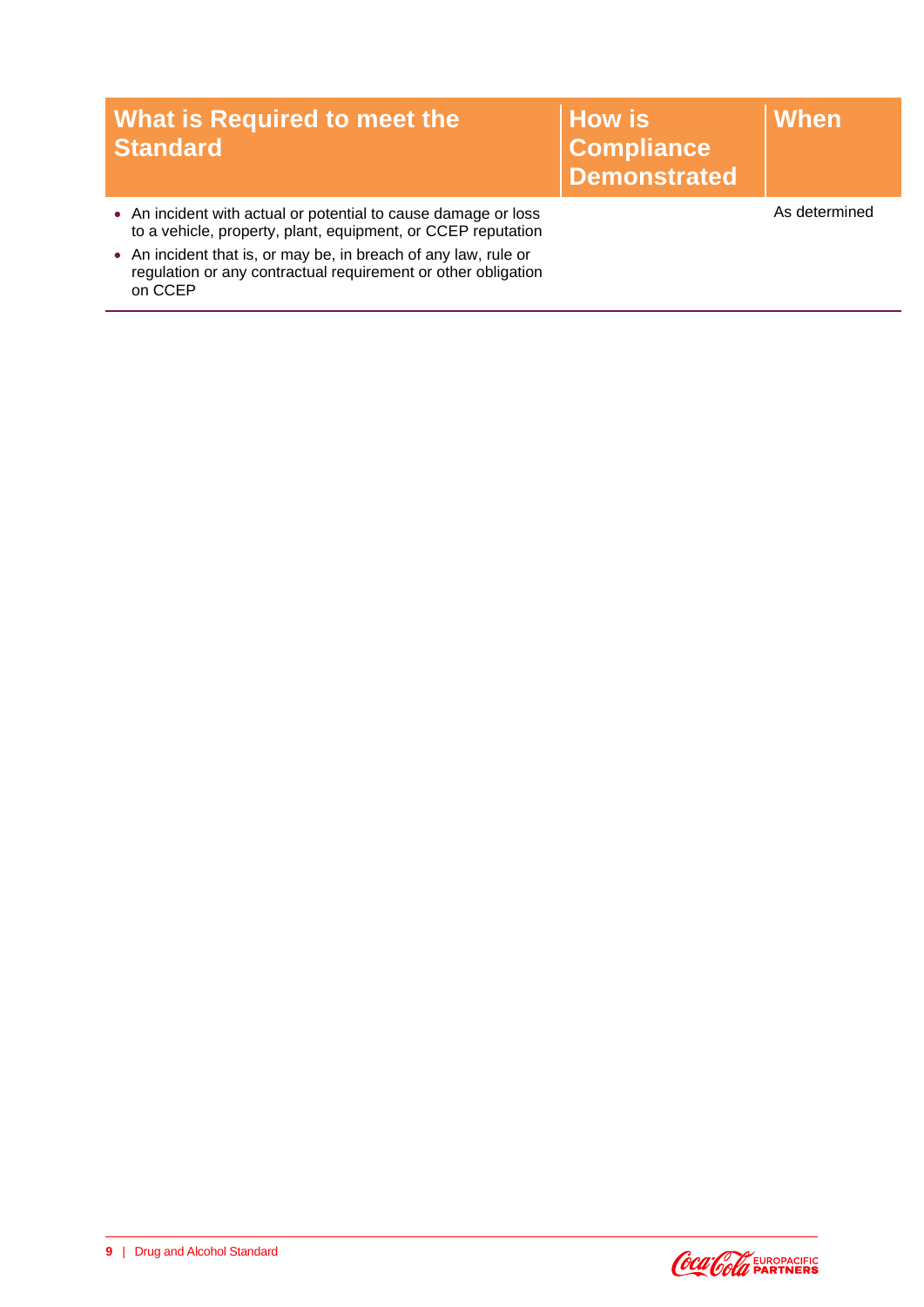**How is Compliance Demonstrated**

#### **Causal Based Testing**

In the event that a CCEP representative, or a client supervisor/ manager has a reasonable suspicion that a Worker may be in breach of the D&A Policy or this Standard, then a Worker may be subjected to D&A testing.

The factors to be considered when determining whether it is reasonable to institute D&A testing include, but are not limited to, the following:

- where there is some evidence of D&A consumption above the prescribed levels described in this Standard related behaviour or use (e.g. slurred speech, odour of alcohol or drugs found on the Worker, inability to walk a straight line, abnormal or erratic behaviour, etc.);
- where there is evidence of illicit substance use, manufacture, possession, sale or delivery whilst in the workplace or while on company property;
- where CCEP finds D&A in the workplace in breach of the D&A Policy or this Standard;
- upon receipt of a report of D&A use, provided by a reliable and credible source and confirmed by investigation in breach of the D&A Policy;
- upon obtaining evidence that a Worker has interfered with, tampered with, falsified or destroyed a D&A test;
- where the Worker has notified the company he/she has a D&A consumption issue
- where a worker is taking prescription or pharmacy drugs which may hinder their ability to perform the duties and responsibilities of their position in an efficient, competent and safe manner, without risk to the health, welfare or safety of the Worker, or others in the workplace. In the event that it is not possible or practical to direct such a Worker to undergo a D&A test, the Worker will be relieved of active duty and asked to remain in an area where they present no safety risk to other staff members or the public, and/or arrangements made for their safe transport from the workplace. Arrangements will be made for the individual to be D&A tested as soon as practicable.

#### **Targeted Testing**

Targeted testing may take place in the following circumstances:

• where a Worker has returned an alcohol test with a Prohibited Level of Alcohol or a Confirmed Positive drug test in the last twelve months. Such Workers may be subjected to additional testing. The selection of workers to undergo additional D&A testing will be at the discretion of CCEP; or

- Documented evidence detailing the reasons for cause testing must be available and reviewed
- Incident investigations detailing possible causes where the presence of Drugs & Alcohol above the prescribed levels described in this Standard may be involved or indicated
- Evidence of conversations with management where prescription drugs are being taken for medical reasons

At the discretion of the H&S investigator, management or where legal advice determines testing is appropriate

**When**

#### **Frequency**

As determined

• Previous records of positive tests are available to support additional testing

• Previous records of refusing testing are

**Frequency**

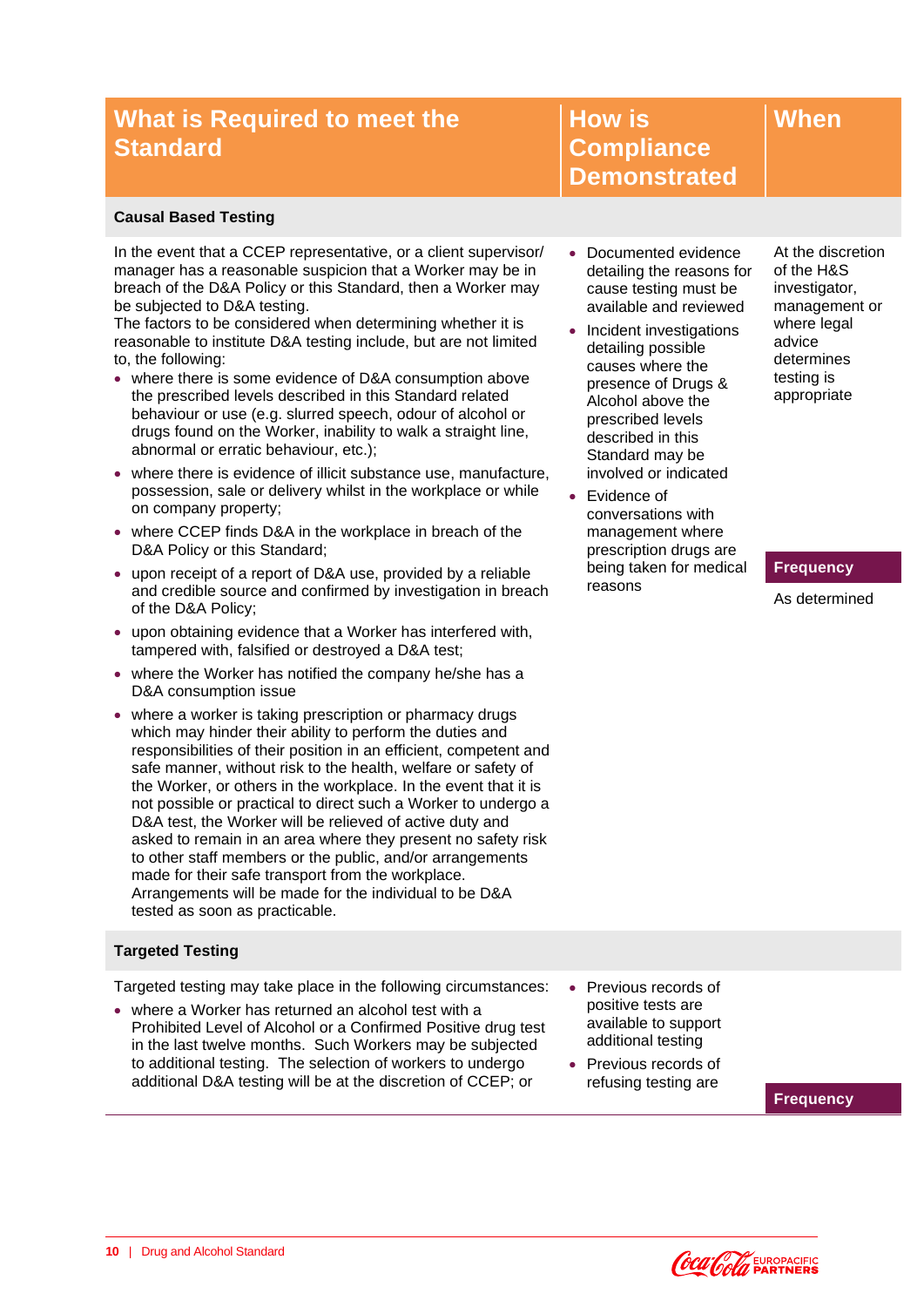| <b>What is Required to meet the</b><br><b>Standard</b>                                                                                                                                                                                                                                                                                                                                                                                                                                                                                                                                                                                                                                 | <b>How is</b><br><b>Compliance</b><br><b>Demonstrated</b>                                                                                              | When                                                                 |
|----------------------------------------------------------------------------------------------------------------------------------------------------------------------------------------------------------------------------------------------------------------------------------------------------------------------------------------------------------------------------------------------------------------------------------------------------------------------------------------------------------------------------------------------------------------------------------------------------------------------------------------------------------------------------------------|--------------------------------------------------------------------------------------------------------------------------------------------------------|----------------------------------------------------------------------|
| • where a Worker has refused to undertake testing under the<br>D&A Policy or this Standard; or<br>where a Worker holds a position in the company in which the<br>use of D&A above the prescribed levels described in this<br>Standard by that Worker in carrying out the duties and<br>responsibilities of that position would pose an increased risk<br>to the health, welfare or safety of that worker or others in the<br>workplace                                                                                                                                                                                                                                                 | available to support<br>additional testing<br>Evidence of safety<br>$\bullet$<br>critical roles                                                        |                                                                      |
| <b>Confirmed positive Alcohol Test</b>                                                                                                                                                                                                                                                                                                                                                                                                                                                                                                                                                                                                                                                 |                                                                                                                                                        |                                                                      |
| In accordance with this standard any Worker whose results<br>show a Prohibited Level of Alcohol above the site risk profile<br>will be deemed unfit for work and stood down on full pay. After<br>disciplinary action has occurred if an employee is deemed unfit<br>for duties the employee can utilise personal leave or other<br>entitlements.<br>At a minimum the limit legally permissible for the duty required<br>to be performed but not equalling or exceeding 0.050g/210L<br><b>BrAC</b>                                                                                                                                                                                     | Documented test results<br>available to both the<br><b>Worker and CCEP</b>                                                                             | Whenever tests<br>are undertaken<br><b>Frequency</b><br>At all times |
| Laboratory Confirmed Positive Drug Test (also known as a Confirmed Positive)                                                                                                                                                                                                                                                                                                                                                                                                                                                                                                                                                                                                           |                                                                                                                                                        |                                                                      |
| A Confirmatory Test where the quantity of drugs or their<br>metabolites is equal to or greater than those levels provided in<br>AS/NZS 4760:2019 (currently in transition from AS 4760:2006)<br>for oral testing or AS/NZS 4308:2008 for urine testing.<br>The level that denotes a positive result may be amended to<br>reflect changes in Australian Standards, legislative approved<br>Codes of Practice or contractual requirements.                                                                                                                                                                                                                                               | Documented test results<br>available to both the<br>Worker and CCEP                                                                                    | Whenever tests<br>are undertaken<br><b>Frequency</b><br>At all times |
| <b>Refusal to Undergo Testing</b>                                                                                                                                                                                                                                                                                                                                                                                                                                                                                                                                                                                                                                                      |                                                                                                                                                        |                                                                      |
| Refusal by a CCEP employee, without legitimate cause, to<br>consent to, or co-operate fully with the administration of D&A<br>test may result in the employee being stood down on pay and<br>directed to leave the workplace. For other Workers, such a<br>refusal may result in the Worker being directed to leave the<br>workplace. Disciplinary action may be taken in relation to the<br>refusal to participate in D&A testing.<br>At such time the "D&A Test Refusal Form" must be completed<br>by the relevant parties. The Worker will be deemed to have<br>breached this Standard and disciplinary action may follow<br>according to the <b>CCEP Disciplinary Policy</b>       | <b>Completed D&amp;A Test</b><br>Refusal Forms are<br>available and kept on<br>personnel files<br>Records of disciplinary<br>$\bullet$<br>action taken | Whenever a<br>D&A test is<br>refused                                 |
| The Worker will be stood down on pay and not permitted to<br>return to work until a Confirmed Negative test, result or a result<br>below the Prohibited Drug & Alcohol Level is obtained. If a<br>worker is unable to provide a negative test to return to work<br>within 4 weeks then disciplinary action may follow according to<br>the CCEP Disciplinary Policy.<br>The production of a medical practitioner's certificate indicating<br>a Confirmed Negative test or an alcohol test result below the<br>Prohibited Alcohol Level will not necessarily exonerate the<br>refusal or the intentional leaving of the test site without<br>participating in testing when so requested. |                                                                                                                                                        | <b>Frequency</b><br>At all times                                     |

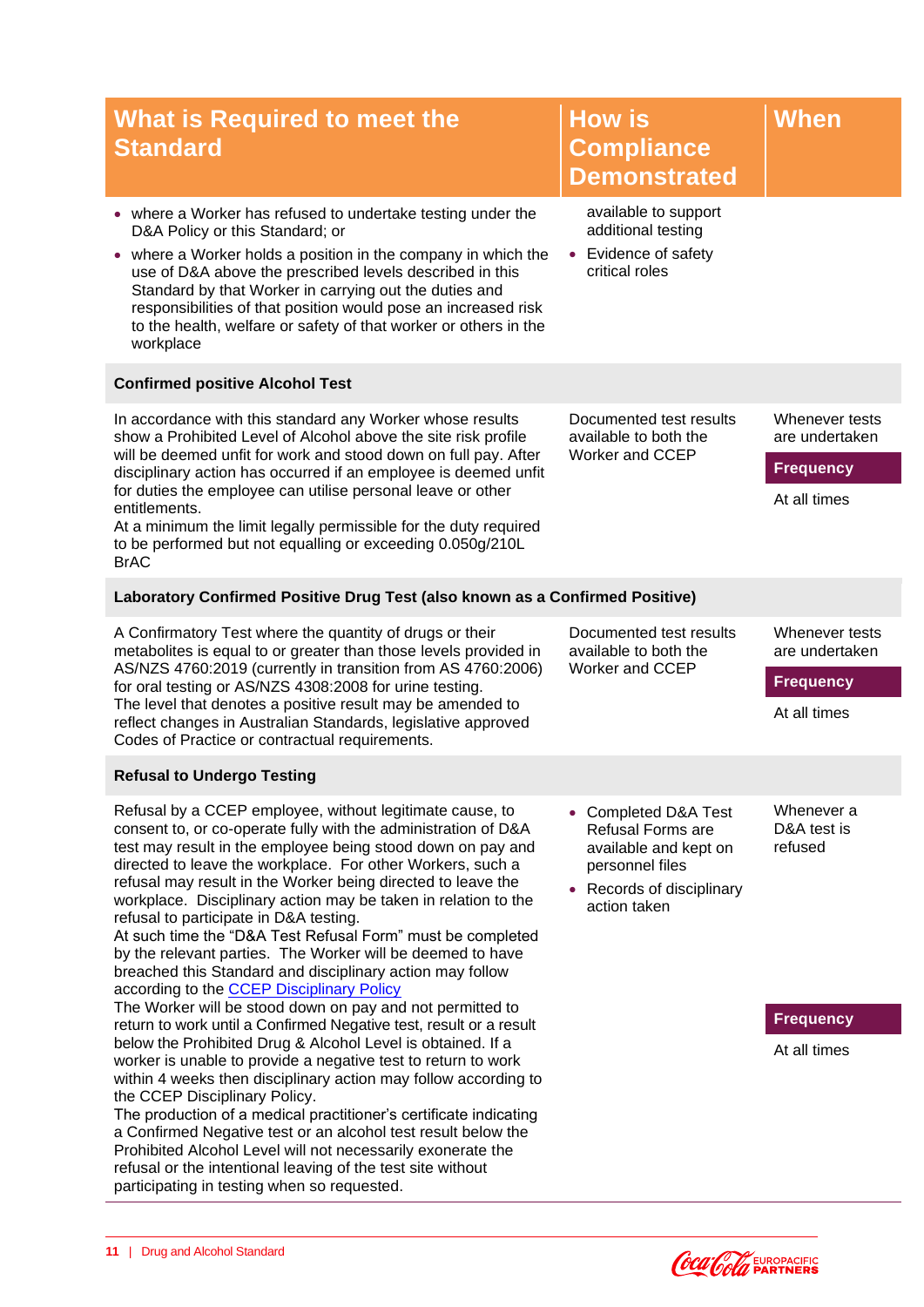| What is Required to meet the<br><b>Standard</b>                                                                                                                               | <b>How is</b><br><b>Compliance</b><br><b>Demonstrated</b> | <b>When</b>                            |
|-------------------------------------------------------------------------------------------------------------------------------------------------------------------------------|-----------------------------------------------------------|----------------------------------------|
| <b>Tampering</b>                                                                                                                                                              |                                                           |                                        |
| Any Worker who provides a substituted sample or interferes<br>with a provided sample or testing procedures/equipment so as<br>to prevent or interfere with the detection of a | Records of disciplinary<br>action taken                   | Whenever<br>tampering is<br>identified |
| drug/metabolite/alcohol, shall be subject to disciplinary action<br>which may include termination of employment.                                                              |                                                           | <b>Frequency</b>                       |
|                                                                                                                                                                               |                                                           | At all times                           |

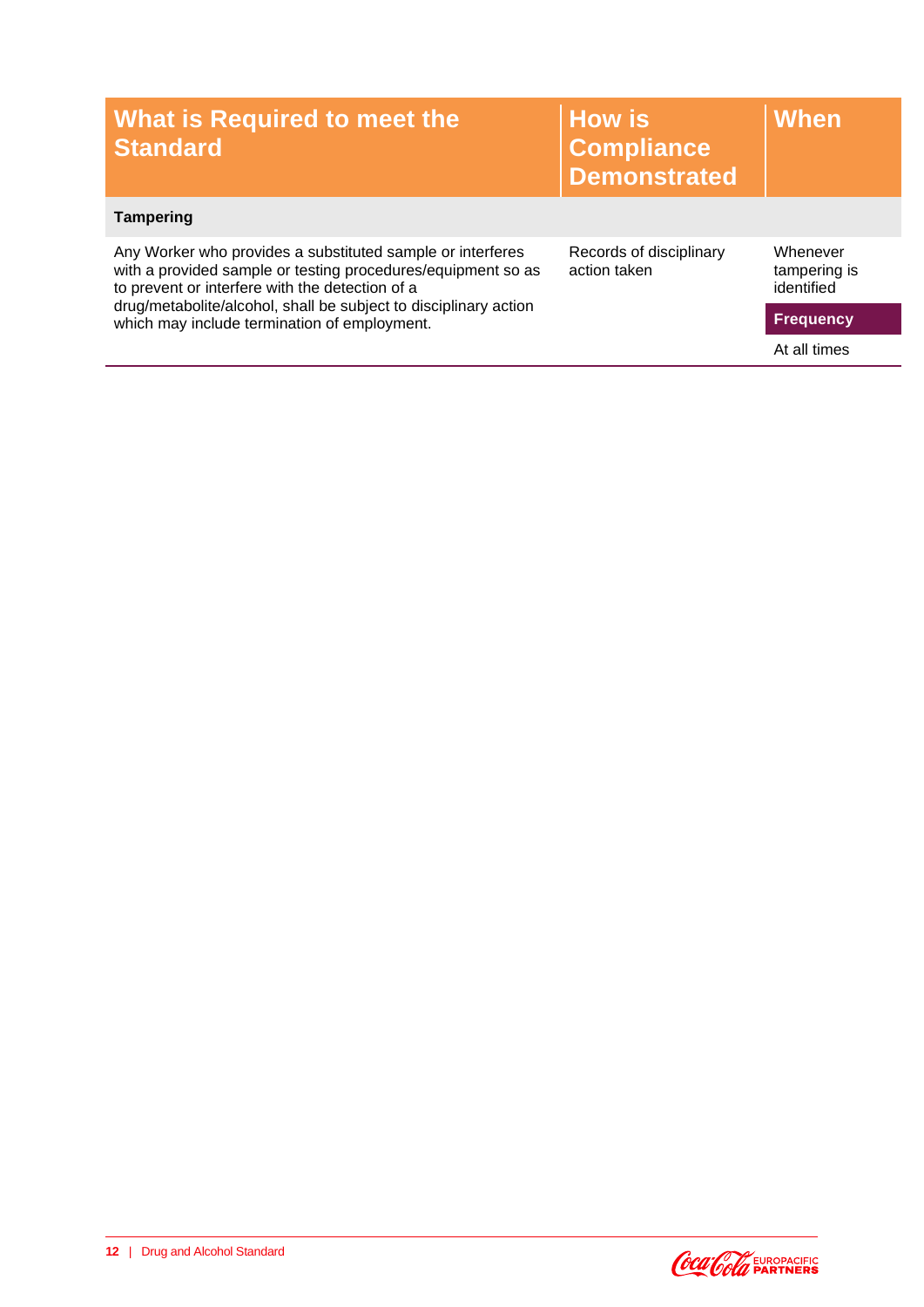**How is Compliance Demonstrated**

#### **Initial Testing result above Target Concentration due to Medication**

When any Worker who produces an Initial Test result indicating levels of drugs present above the Target Concentration claims that the result is due to medication, the following process shall apply.

The Worker is to indicate what medication is currently being taken on the D&A Consent Form with the name of the nonprescription / prescription drug(s). Where that medication has the likely effect of impacting their ability to perform their role safely.

Provided the Authorised Officer forms a reasonable opinion that the Worker is fit for duty, the Worker may return to normal work duties. If the Worker signed the D&A Consent Form and the result of the Confirmatory Test at the Laboratory is inconsistent with the stated medication, the CCEP employee may be asked for additional explanation or, failing this, be subject to further disciplinary action for misconduct and a Confirmed Positive result.

#### **Dispute of Laboratory Confirmed Positive Drug Test**

In the event of an employee receiving a confirmed positive drug test on the sample provided, that employee may be subject to disciplinary action up to and including possible termination of employment. The disciplinary process will include the opportunity for the employee to appeal the result in writing if they choose (within 2 weeks of notification of a Confirmed Positive test result) and provide a response for due consideration by CCEP before any decisions are made around the impact of the positive result on the individual's employment. More information on the disciplinary process can be found in CCEP's Disciplinary Policy.

- Completed D&A consent forms including what medications are currently being taken, either prescription or non-prescription
- Documentary evidence that the Authorised Officer is deeming a Worker fit to work provided the D&A consent form is completed in full

Whenever an initial test result indicates levels of drugs present above the Target **Concentration** 

**When**

#### **Frequency**

At all times

- Records of appeal lodged within 14-day time frames are available
- Subsequent test results of the referee sample either by the initial testing laboratory or any additional accredited laboratory are available for both the Worker and CCEP.
- Evidence of the security of the sample during transportation from one laboratory to another

Whenever disputed Laboratory drug tests arise

#### **Frequency**

At all times

#### **Actions following a confirmed test result of a Prohibited Level of Alcohol**

When a Worker returns a confirmed test result with a Prohibited Level of Alcohol (ie the test which is undertaken 20 minutes after the Initial Test), the following actions may be taken:

- The copy of the completed D&A Consent Form shall be provided to the Worker for their future reference. For employees, the original copy of the Consent Form shall be uploaded on the CCEP P&C System.
- The Worker will be immediately stood down and under no circumstances will be permitted to drive a vehicle or operate any machinery in the workplace. The Worker shall be advised that they should not be in charge of any form of transportation.
- Completed D&A Consent Forms including what medications are currently being taken, either prescription or non-prescription
- Actions are documented and appropriately reviewed and approved by management
- Evidence of test results indicating the prohibited

#### Whenever a confirmed positive alcohol test is returned

#### **Frequency**

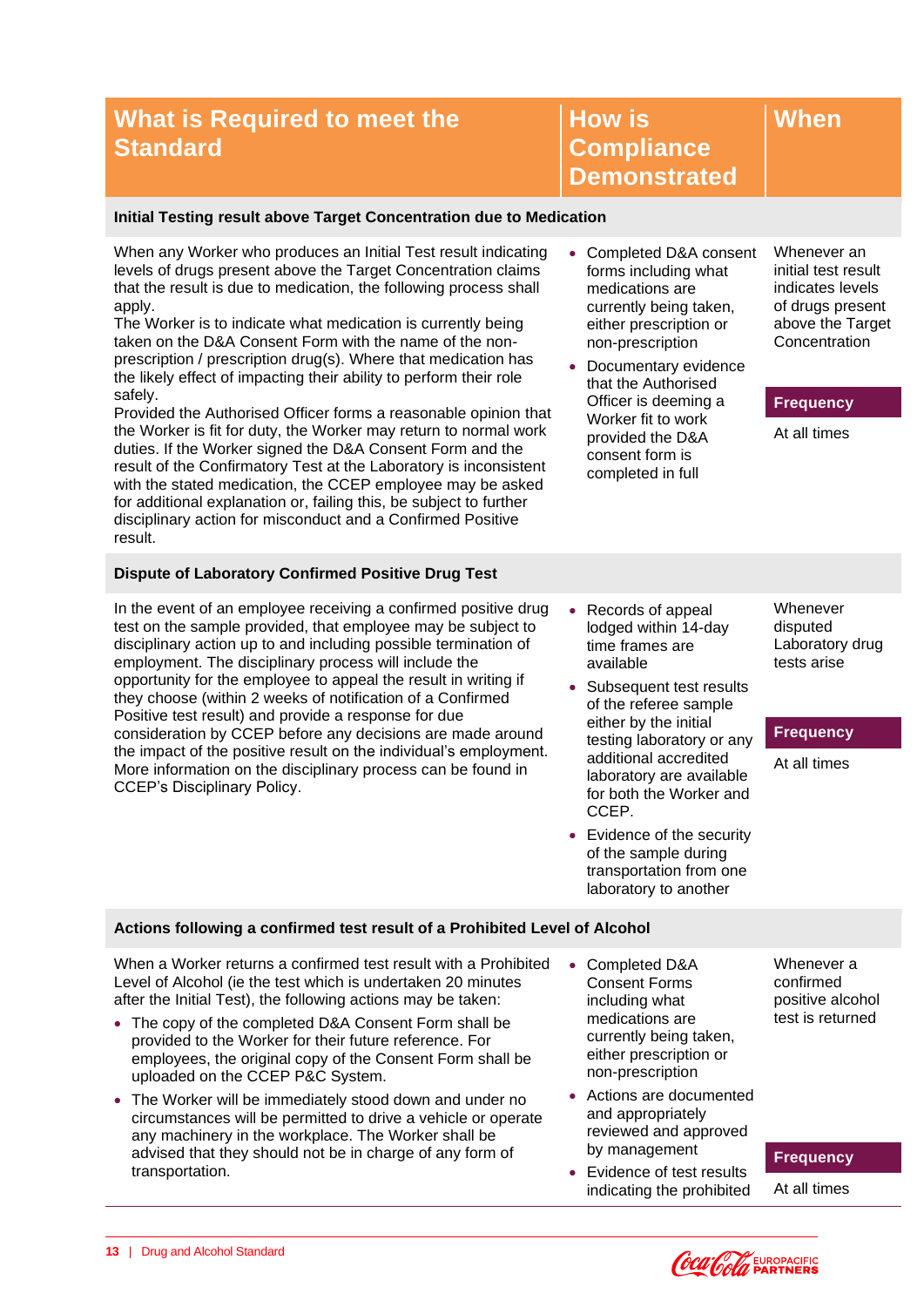- The Worker will be offered transport back to their place of residence/accommodation. If this offer is refused and the Worker elects to drive a vehicle, over the legal limit, the person shall be informed that CCEP has an obligation to report the matter to the Police.
- For employees, further action may be taken in accordance with the CCEP [Disciplinary Policy,](https://ccamatil1.sharepoint.com/sites/Refresh/WorkingAtAmatil/Policies/Australia/Disciplinary%20policy%20%2820%20Nov%202013%29.pdf)
- For other Workers, CCEP will determine what action is appropriate which may include the termination of the Worker's engagement.
- Subject to any disciplinary action, the Worker will not be able to return to work until they provide a test result below the Prohibited Level of Alcohol.

**Compliance Demonstrated**

**How is** 

level of alcohol has been breached

#### **Actions following an Initial Testing above the Target Concentration and Actions following Laboratory Confirmed Positive Drug Test**

Where a Worker returns an Initial Test result above the Target Concentration, the Worker will be stood down on pay and on a without prejudice basis pending the results of the Confirmatory Test by the Laboratory.

Where a Worker returns a Confirmed Positive result from the Laboratory, the following action may be taken (subject to any other laws or applicable industrial instruments).

- The copy of the completed D&A Consent Form shall be provided to the Worker for their future reference. For employees, the original copy of the Consent Form shall be kept on the employee's personnel file and uploaded on CCEP HR System
- For employees, further action may be taken in accordance with the CCEP [Disciplinary Policy,](https://ccamatil1.sharepoint.com/sites/Refresh/WorkingAtAmatil/Policies/Australia/Disciplinary%20policy%20%2820%20Nov%202013%29.pdf) including an investigation and disciplinary action.
- For other Workers, CCEP will determine what action is appropriate which may include the termination of the Worker's engagement.
- Subject to any disciplinary action, the worker may not be permitted to return to work until such time as they provide a Confirmed Negative result from a Laboratory.

#### **Breaches of the Drug & Alcohol Policy and this Standard**

Breaches of the D&A Policy and this Standard shall be investigated and recorded by a representative of the People and Culture team. Such breaches may result in disciplinary action up to and including termination of employment. Such breaches include but are not limited to:

- failing to comply with the responsibilities set out in section 4 of this Standard;
- failing to comply with a reasonable direction in accordance with this Standard to undertake testing;
- tampering with the testing regime including falsely providing samples.

• A documented process is followed and subject to appropriate review and management approval

• Evidence of test results indicating the target concentration has been breached

Whenever a laboratory confirmed positive drug test is returned

**When**

#### **Frequency**

At all times

Documented evidence detailing the breach of the D&A Policy and this Standard must be completed and available Whenever this Standard is breached

**Frequency**

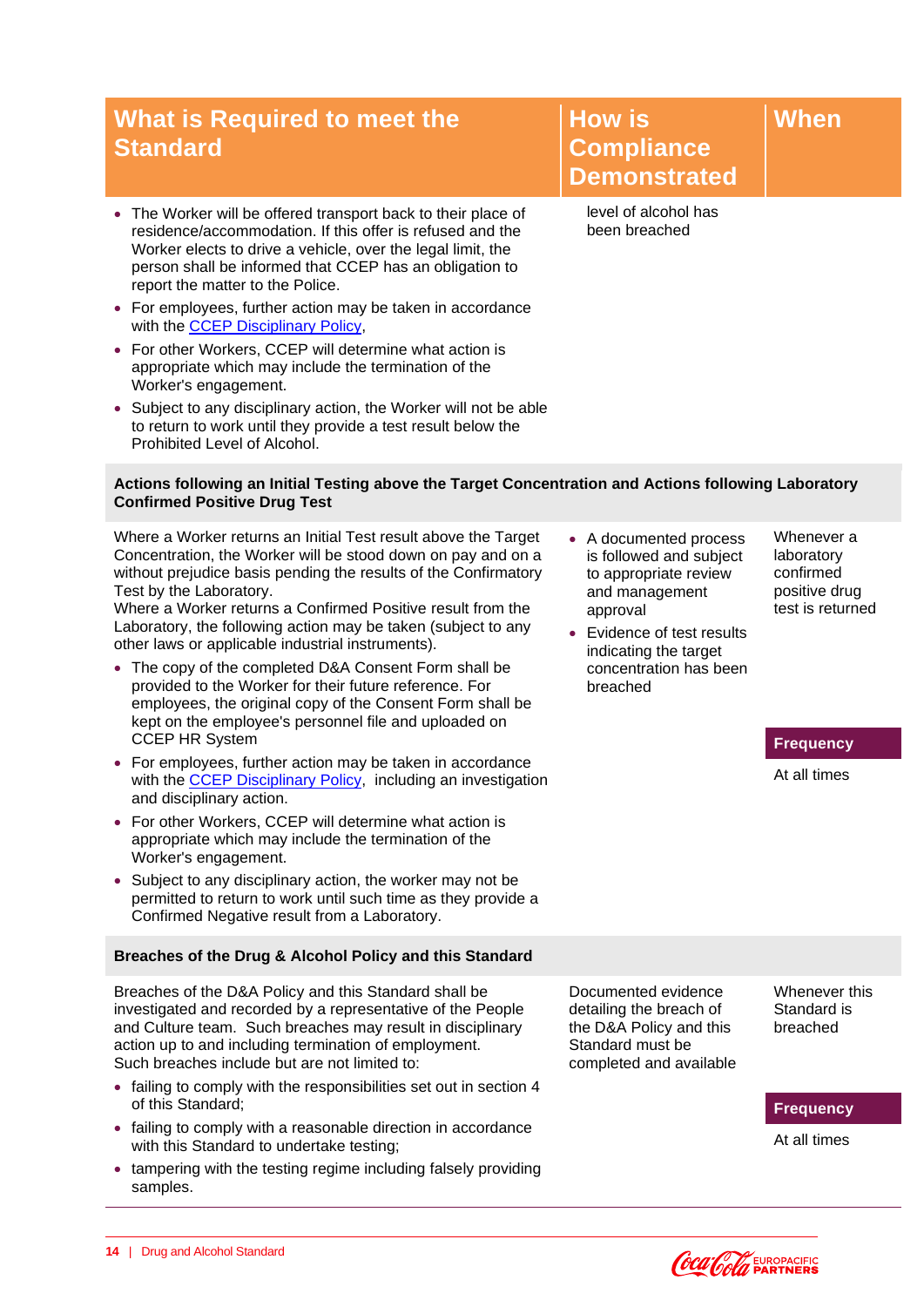| <b>What is Required to meet the</b><br><b>Standard</b>                   | <b>How is</b><br><b>Compliance</b><br>Demonstrated | When |
|--------------------------------------------------------------------------|----------------------------------------------------|------|
| Breaches will be dealt with under the CCEP Disciplinary<br><b>Policy</b> |                                                    |      |

**15** | Drug and Alcohol Standard

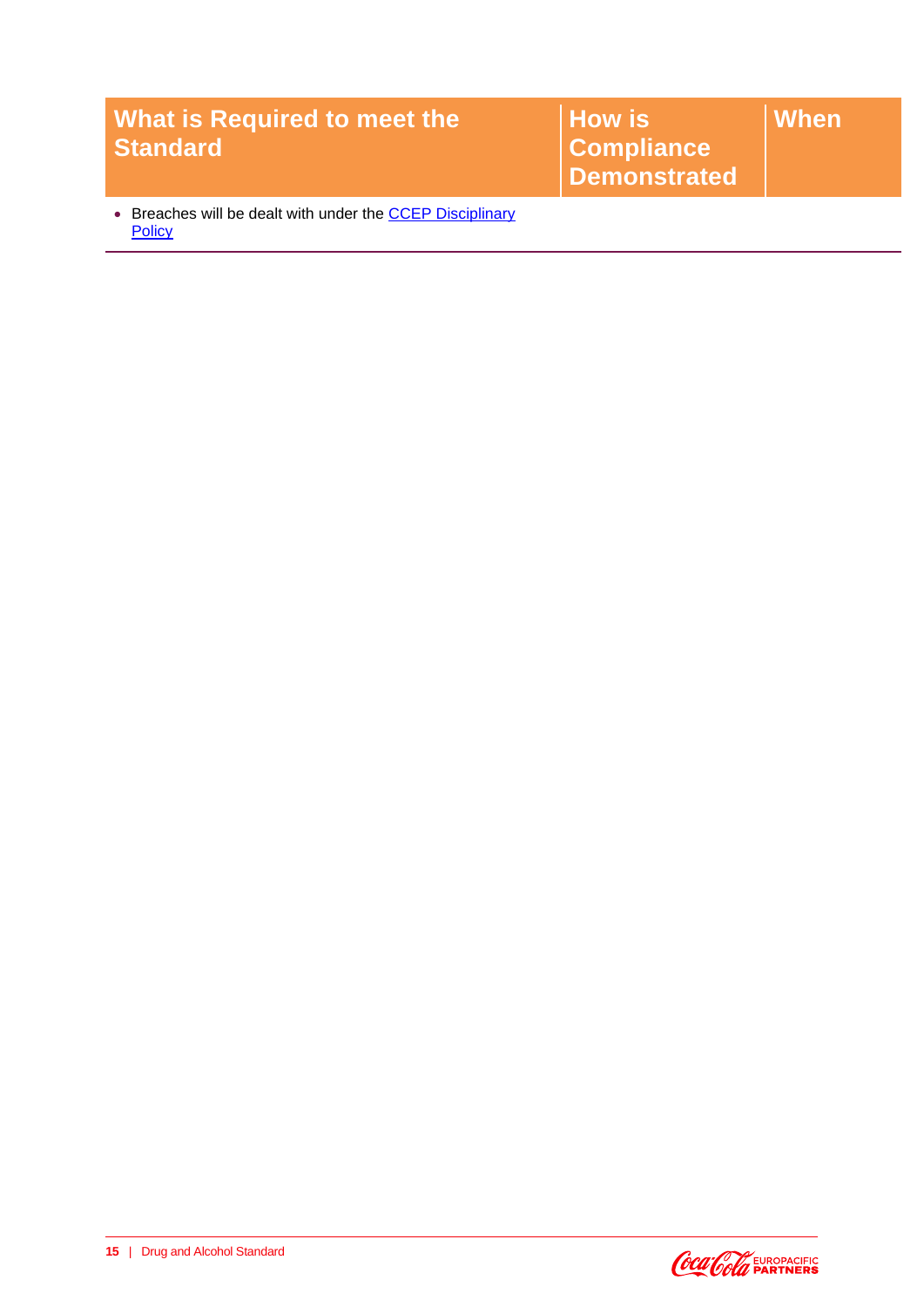**How is Compliance Demonstrated**

#### **Support & Rehabilitation**

CCEP encourages Workers to be proactive about addressing any D&A consumption issues they may have, or any work related situations conducive to, or involving D&A use. In particular, CCEP encourages Workers to voluntarily come forward to seek assistance before any allegation of breach of the D&A Policy, this Standard and/or terms and conditions of employment/engagement.

Provided that employees voluntarily come forward and seek assistance before any breach of the D&A Policy, this Standard and/or the terms and conditions of employment/engagement, CCEP will, in the first instance, work with the employee to address their volunteered consumption issue. Other Workers (i.e. non-employees) should engage with their employers in relation to any consumption issues they have and support they require.

Access to support and counselling is available to CCEP employees through the EAP program.

#### **Visitors & Volunteers**

CCEP reserves the right to:

- a. Refuse entry to CCEP sites to all visitors or volunteers who appear to be in breach of the D&A Policy or this Standard
- b. Remove from CCEP's sites visitors or volunteers who appear to be in breach of the D&A Policy or this Standard

#### **Other Workplaces/Sites**

It is the responsibility of every worker to ensure that they comply with any site specific Alcohol and other Drug requirements on any customer or supplier site. Company employees on clients' sites are required to abide by and cooperate with the requirements of the clients Alcohol and other Drug Procedure and Procedures including, where required, undertaking Alcohol and other Drug testing. In the event of an employee testing positive in these circumstances, the employee must immediately contact their Manager who will arrange safe transport of the employee and the vehicle to the nearest Company location. Under no circumstances should the employee drive a vehicle or operate any machinery. Employees testing positive on client's sites will have a positive

result recorded in the Alcohol and other Drug file, and relevant disciplinary process's will be applied in accordance with the Standard and CCEP [Disciplinary Policy](https://ccamatil1.sharepoint.com/sites/Refresh/WorkingAtAmatil/Policies/Australia/Disciplinary%20policy%20%2820%20Nov%202013%29.pdf)

records of referrals to appropriate support agencies • EAP reports on results,

• For voluntary assistance

provided privacy considerations are not breached

**Frequency**

**When**

At all times

Documentary evidence to support refusals or removals Evidence of voluntary D&A tests if performed

#### Whenever refusals/removal s are warranted

#### **Frequency**

At all times

Documented evidence of the interpretation of results As required on a customer or supplier site

**Frequency**

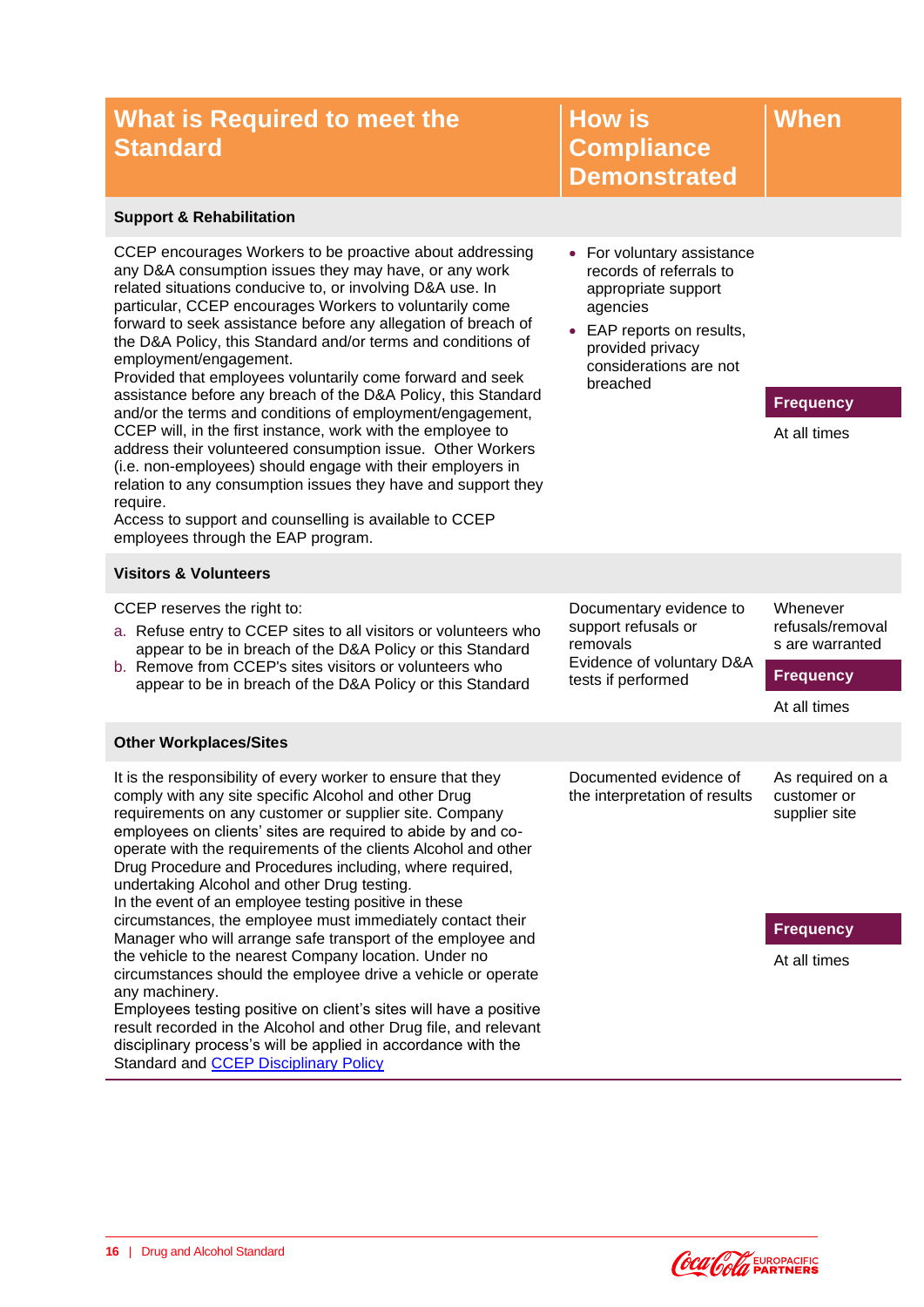| What is Required to meet the<br><b>Standard</b>                                                                                                                                                          | <b>How is</b><br><b>Compliance</b><br><b>Demonstrated</b>                                                                                            | When                                                |
|----------------------------------------------------------------------------------------------------------------------------------------------------------------------------------------------------------|------------------------------------------------------------------------------------------------------------------------------------------------------|-----------------------------------------------------|
| <b>Professional Advice regarding Positive Drug Tests</b>                                                                                                                                                 |                                                                                                                                                      |                                                     |
| On receipt of Confirmed Positive test results, the relevant P&C<br>representatives may contact the Laboratory or testing company<br>(Toxicologist) for interpretation of the results. The interpretation | Documented evidence of<br>the interpretation of results                                                                                              | Whenever<br>interpretation<br>is required           |
| may result in referral for further assessment and treatment<br>and/or the development of a case management plan in                                                                                       |                                                                                                                                                      | <b>Frequency</b>                                    |
| conjunction with the CCEP EAP provider.                                                                                                                                                                  |                                                                                                                                                      | At all times                                        |
| <b>Management of Information</b>                                                                                                                                                                         |                                                                                                                                                      |                                                     |
| Results of tests will be conveyed by the Laboratory to the<br>respective P&C representative. These results will only be<br>released to those who have a legitimate "need to know" and                    | Test results are issued to<br>those "who need to know"<br>with documented reasons<br>why the information has<br>been disclosed to relevant<br>people | Whenever<br>information is to<br>be disclosed       |
| this will generally be confined to the individual tested, the<br>immediate manager, H&S Manager, P&C and General                                                                                         |                                                                                                                                                      | <b>Frequency</b>                                    |
| Manager. Appropriate efforts will be made to protect the<br>individual's privacy and the confidentiality of the process<br>consistent with the overriding need to ensure safety.                         |                                                                                                                                                      | At all times                                        |
| <b>Storage of Results</b>                                                                                                                                                                                |                                                                                                                                                      |                                                     |
| Following completion of the action set out above, the test                                                                                                                                               | Reviews of personnel files<br>will support any actions<br>undertaken in line with this<br>Standard                                                   | As determined                                       |
| results will be stored on the employee's personnel file. Access<br>to these will be restricted to authorised personnel.                                                                                  |                                                                                                                                                      | <b>Frequency</b>                                    |
|                                                                                                                                                                                                          |                                                                                                                                                      | Subject to file<br>review schedule<br>or procedures |

## <span id="page-18-0"></span>**6 Auditable Records**

- Drug test results and Alcohol test results
- Equipment test calibration records
- Completed D&A Consent Forms
- Completed D&A Refusal Forms
- Incident Investigations where drugs or alcohol have been identified as contributing factors
- <span id="page-18-1"></span>• Training Records

## **7 References**

- CCEP Drug & Alcohol Policy
- CCEP Disciplinary Policy
- AS/NZS 4308:2008: Procedures for specimen collection and the detection and quantitation of drugs of abuse in urine
- AS 4760:2006. Procedures for specimen collection and the detection and quantitation of drugs in oral fluid
- AS/NZS 4760:2019. Procedure for specimen collection and quantification of drugs in oral fluid

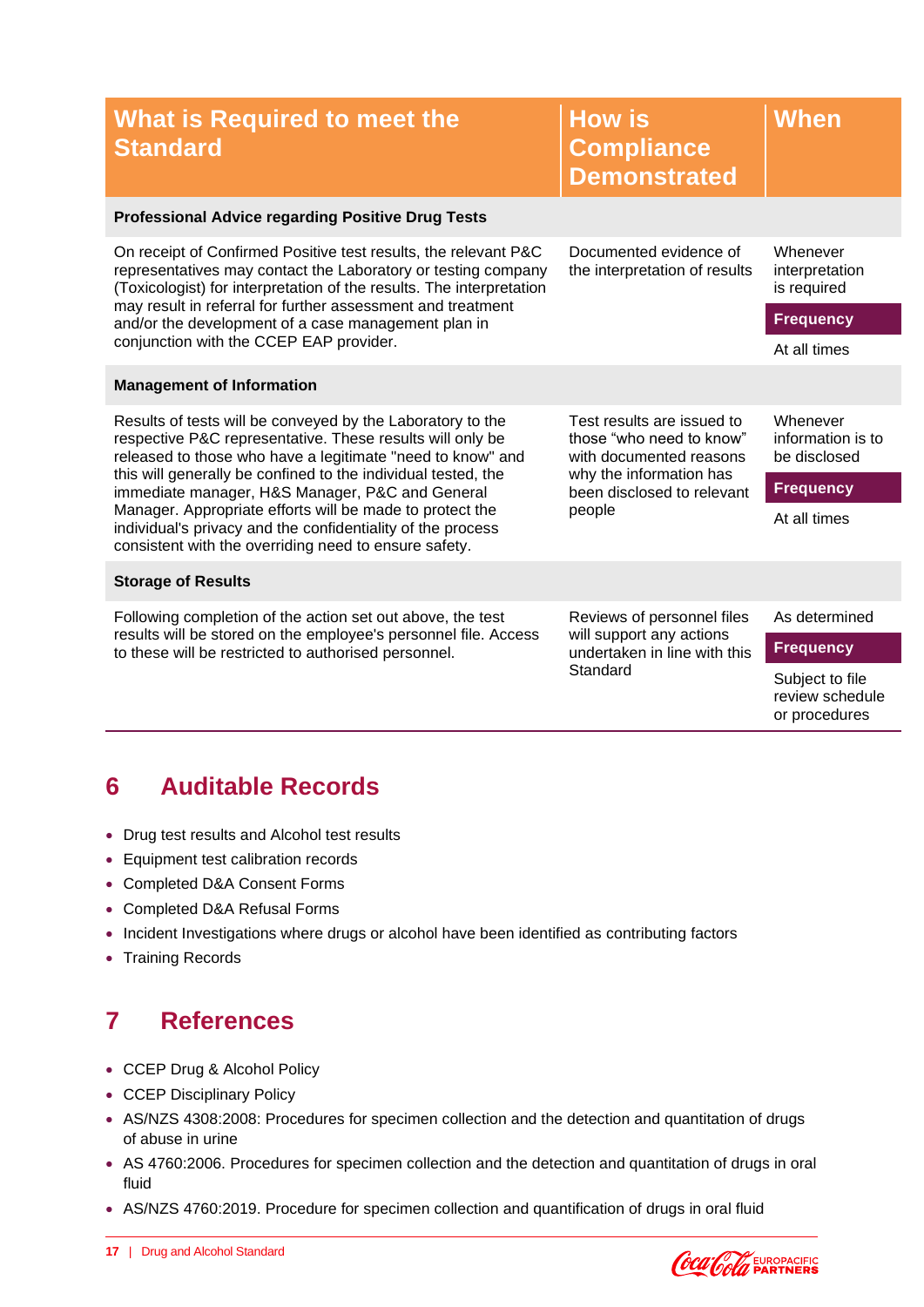- AS 3547-1997: Breath alcohol testing devices for personal use.
- <span id="page-19-0"></span>• AS 3547:2019 Breath alcohol testing devices.

## **APPENDIX 1**

#### <span id="page-19-1"></span>**Alcohol and Other Drugs Testing**

#### <span id="page-19-2"></span>**Alcohol**

Alcohol Breath testing will be achieved by collection and analysis of a breath specimen utilising a calibrated breathalyser that meets the Australian Standard AS 3547:1997 "Breath Alcohol Testing Devices for Personal Use" in transition to AS 3547:2019 Breath alcohol testing devices Equipment used for breath testing must be calibrated in accordance with the Australian Standard AS 3547-1997 or subsequent standards.

If required, an authorised CCEP representative will be present during the initial screening and/or breathalyser tests.

The breath alcohol test detection limit for alcohol will be: At a minimum the limit legally permissible for the duty required to be performed but not exceeding 0.050 g/210L BrAC.

**If an individual records a level above the permitted level a second confirmatory breath alcohol test will be performed 20 minutes after the initial reading. Please note: the individual will be fully supervised during this time and no eating, drinking or smoking will be allowed during this period.**

#### <span id="page-19-3"></span>**Other Drugs**

Drug testing may be undertaken by way of:

- **1.** Urine testing in accordance to AS/NZS 4308:2008.
- **2.** Oral Fluid testing in accordance to AS/NZS 4760:2019

Subsequent confirmation testing of people that have produced a "non-negative" onsite drug test result at a National Association of Testing Authorities (NATA) AS/NZS 4308:2008 or AS/NZS 4760:2019 accredited laboratory.

Please Note: Negative onsite samples may be sent to the laboratory for further target testing for illicit drugs which may include but not limited to Synthetic Cannabis, Synthetic Amphetamines. The drug classes to be screened for and the drugs/metabolites to be confirmed (if applicable) and the

concentrations of the drug/metabolites at or above which are considered Confirmed Positive for the laboratory confirmation are tabulated below in [Table 2](#page-20-0) & [Table 4:](#page-21-0)

#### **Table 1: Urine Immunoassay/On-site Screening Test Cut-off Levels**

| <b>Class of Drug</b>              | <b>Cut-off Level (ug/L)</b> |
|-----------------------------------|-----------------------------|
| Opiates                           | 300                         |
| Amphetamine Type Substances (ATS) | 300                         |
| Cannabis metabolites              | 50                          |
| Cocaine metabolites               | 300                         |
| Benzodiazepines                   | 200                         |

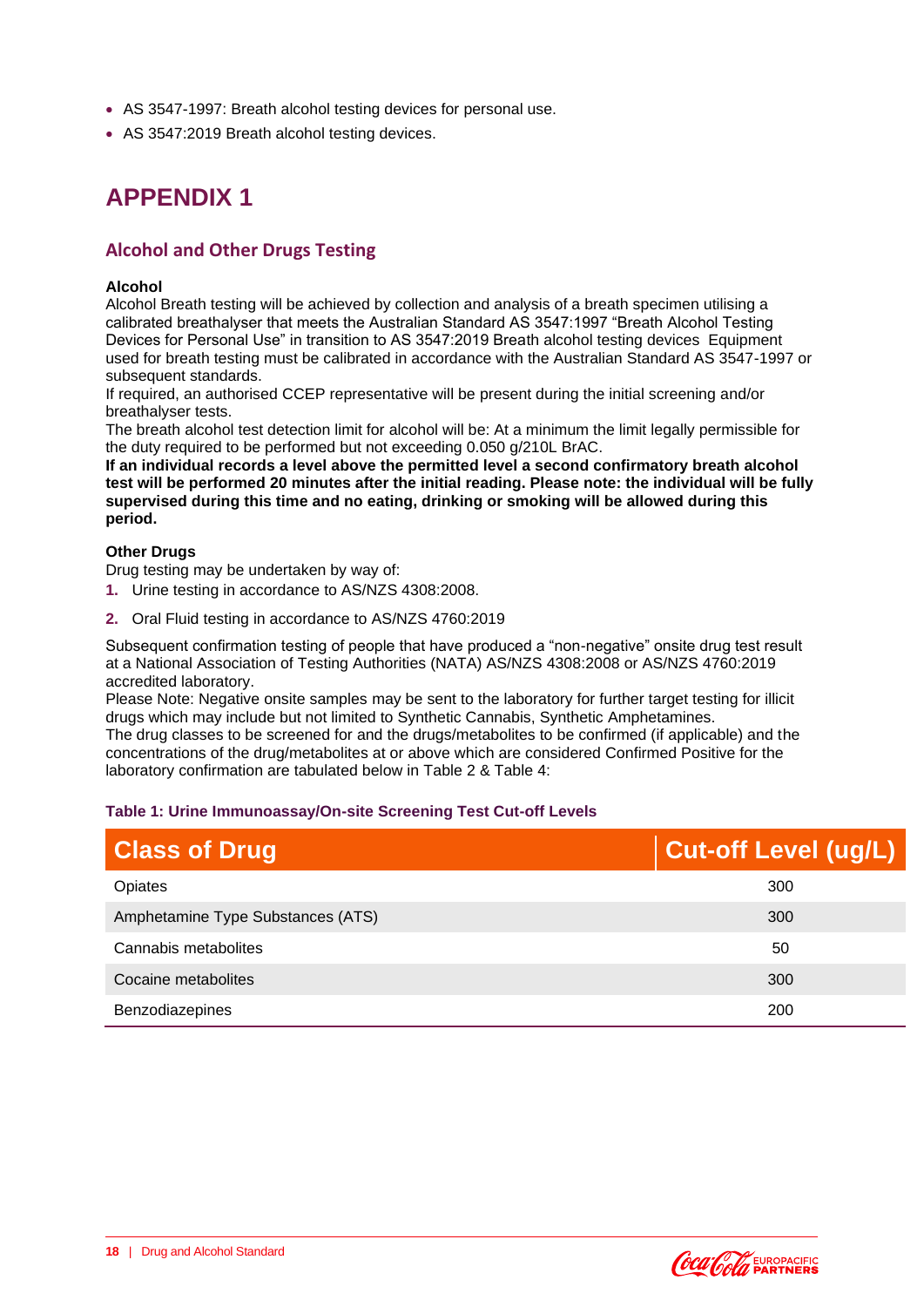#### <span id="page-20-0"></span>**Table 2: Urine Confirmatory Test Cut-off Concentration (As Total Drug)**

| <b>Compound</b>                                         | <b>Cut-off Level (ug/L)</b><br>(Confirmatory) |
|---------------------------------------------------------|-----------------------------------------------|
| Morphine                                                | 300                                           |
| Codeine                                                 | 300                                           |
| 6-Acetylmorphine                                        | 10                                            |
| Amphetamine                                             | 150                                           |
| Methylamphetamine                                       | 150                                           |
| Methylenedioxymethylamphetamine                         | 150                                           |
| Methylenedioxyamphetamine                               | 150                                           |
| Benzylpiperazine                                        | 500                                           |
| Phentermine                                             | 500                                           |
| Ephedrine                                               | 500                                           |
| Pseudoephedrine                                         | 500                                           |
| 11-nor-delta-9-Tetrahydrocannabinol - 9-carboxylic acid | 15                                            |
| Benzoylecgonine                                         | 150                                           |
| Ecgonine methyl ester                                   | 150                                           |
| Oxazepam                                                | 200                                           |
| Temazepam                                               | 200                                           |
| Diazepam                                                | 200                                           |
| Nordiazepam                                             | 200                                           |
| Hydroxy-Alprazolam                                      | 100                                           |
| 7-amino-clonazepam                                      | 100                                           |
| 7-amino-flunitrazepam                                   | 100                                           |
| 7-amino-nitrazepam                                      | 100                                           |

#### **Notes:**

- **1.** All cut-off levels are expressed as total concentration of drug or metabolite after hydrolysis
- **2.** For compounds not included in this Table, the laboratory should select a target concentration as appropriate for urine i.e. Synthetic Cannabis, Synthetic Amphetamines "Bath Salts"

#### **Table 3: Oral Fluid On-Site Initial Test Target Concentrations**

| <b>Class of Drug</b>               | <b>Target Concentration</b><br>$\sqrt{\frac{mg}{m}}$ |
|------------------------------------|------------------------------------------------------|
| <b>Opiates</b>                     | 50                                                   |
| Amphetamine Type Stimulants        | 50                                                   |
| Delta-9-tetrahydrocannabinol (THC) | 15                                                   |